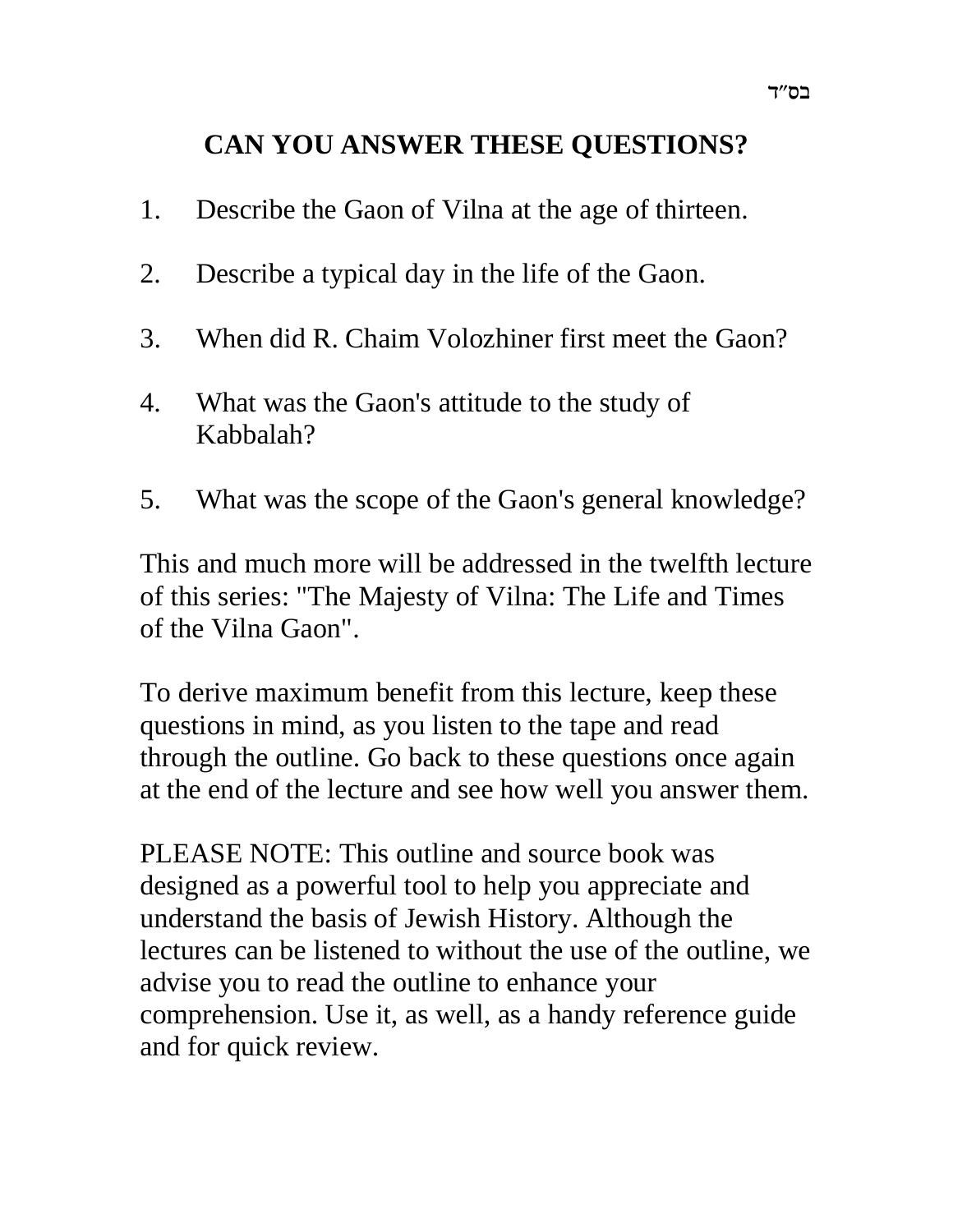#### THE EPIC OF THE ETERNAL PEOPLE Presented by Rabbi Shmuel Irons

#### Series IX Lecture #12

### THE MAJESTY OF VILNA: THE LIFE AND TIMES OF THE VILNA GAON

 $\mathbf{I}$ . The Holy Incomparable Genius

 $A<sub>1</sub>$ 

אחד מיוחד, החסיד קדוש וטהור מאור ישראל, כלול כל החכמות, חריף ובקי, ולו עשר ידות בנסתר, מוהר״ר אליהו יצ״ו, אשר נודעה תהלתו בכל מדינות פולין, ובברלין וליסא, מקום שעבר החסיד הנ"ל, יספרו ממנו גדולות, . . . ר' יונתן אייבשיץ, ס' לוחות העדות (תקט"ו)

... the unequaled holy and pure *chasid*, the light of Israel, he who embodies all areas of wisdom, astute and knowledgeable, who possesses ten measures (i.e. broad knowledge) in the science of Kabbalah, our Master R. Eliyahu, may Hashem protect him, whose praises are known throughout the entire country of Poland, and in Berlin and Lissa. Wherever this *chasid* traveled, they recount his extraordinary accomplishments. R. Yonason Eybeschuetz (1690-1764), Sefer Luchos HaAidos (published 1755)

 $B<sub>1</sub>$ 

אותו צדיק גאון עולם, אין על עפר משלו, מלאך ד׳ צבקות, הגאון הנורא כאחד מן הראשונים, מרן אליהו מווילנא. מכתב הנדפס בראש ס׳ עליות אליהו (תרט״ו) מר׳ יעקב צבי מעקלינבערג בעל "כתב והקבלה"

That saintly world renowned Gaon who had no equal on earth, an angel of the L-rd of Hosts, the awesome Gaon who was like one of the early authorities, our Master Eliyahu of Vilna  $\ldots$ R. Yaakov Tzvi Mecklenberg (1785-1865), author of "Ksav V'Kabbalah"

 $C_{\cdot}$ 

מרנא ורבנא קדישא, ריווי' כמלאך ד' צבקות, רשכבה"ג החסיד רבנו אליהו ווילנא, אשר לפניו תכרע כל ברך תופסי התורה עליא ואתכליא, ולא לחינם נקרא בכל תפוצות ישראל בשם "הגאון" סתם, כאילו נפק בת קלא, כי אמת נכון הדבר. דומה היה שהיה כבר חד בדרא מגאוני קמאי, וכל הישוב פעם אחת נפל מרקיע, ונתמלא העולם כולו אורה זו תורה. ר' ישראל ליפשיץ מחבר "תפארת ישראל" בהסכמתו לביאור הגר"א על שו"ע חו"מ

Our holy master, whose appearance was like that of a Heavenly angel, the master of the entire Diaspora, our master, Eliyahu of Vilna, before whom all the knees of Torah scholars, large and small, bent. It was not for nought that he was called throughout the entire diaspora as "*the* Gaon", without any need for further explanation, as if a Heavenly voice made the announcement, for it was true and correct. It was as if he was one of the early Gaonim . . . R. Yisrael Lipschutz, author of the Tiferes Yisrael (1782-1860)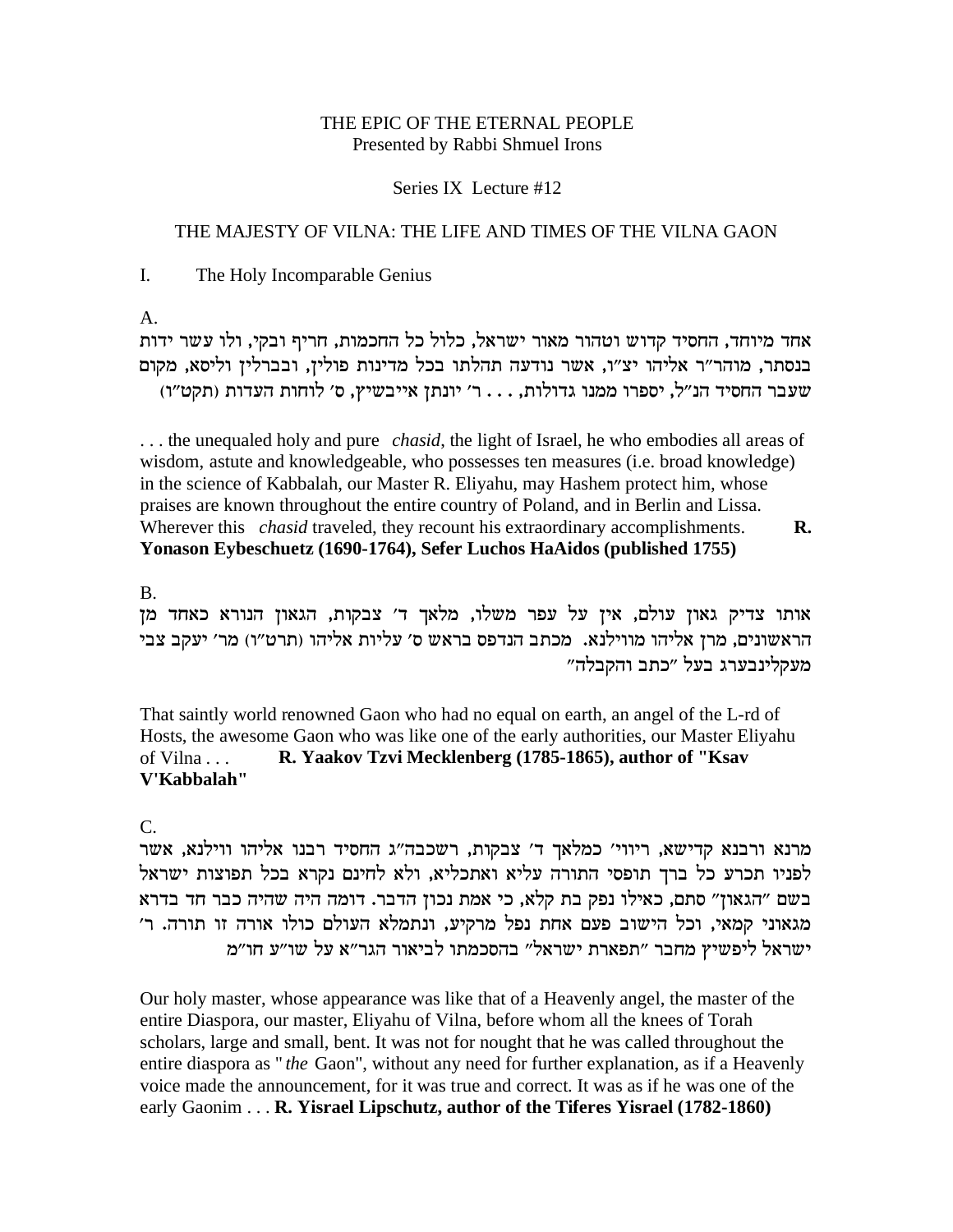D.

כי לא קם כמוהו מימות רבותינו הקדמונים נ״ע, להיות כל התורה כולה, נגלה ונסתר, כשולחן ערוך לפניו אשר מימות רבנן סבראי והגאונים ז"ל לא קם אשכול גדול כמוהו איש שהכל בו. ר' אריה ליב צינץ, הקדמה לס' מדרש רות החדש עם ביאור הגר"א

Since the times of the Gaonim, no one of such stature, a person who knew the entire Torah, the revealed and esoteric, like a set table, has arisen. From the times of the Rabban Savorai and the Gaonim, of blessed memory, no such great *eshkol*, a person who embodied everything (*ish shehakol bo*), has arisen. **HaGaon R. Aryeh Leib Zuenz**  $(1773-1883)$ 

E.

ואילו האדם חיו יחיה אלף שנים לא יוכל לבא עד קץ תכונתו כאשר אין לשער הטיפות מן הים הגדול . . . כמפורסם ששכלו ועומק בינתו ויראתו עלה למעלה על כל בני דורו ואשר היו לפניו כמה דורות. ר׳ מנחם מענדל משקלוב, הקדמה לס׳ ביאור הגר״א למשלי

If a person were to live a thousand years, he wouldn't be able to fathom the depths of the Gaon's nature, just as it is impossible to calculate the amount of drops in the ocean.... It is well known that his intelligence, his profundity and his fear of Heaven was way and above those of his generation and many generations before him. R. Menachem Mendel of Shklov

# $F<sub>r</sub>$

. . . התוספתא סידרתי על פי סדר הגאון מוה"ר אליהו מוילנא זצ"ל שעשה אותה סולת נקיה ונתוכחתי עמו בויכוח אהבה, כי מימות רבנו [הרמב"ם] לא עמד כמותו לב מבהיל בשני התלמודים ובכל תורה שבעל פה, וסדורה ושגורה בפיו. תנצב"ה על שהאיר עינינו ברמזי הסתומים ונעלמים. הקדמה לפי׳ משניות סדר טהרות מהאדמו״ר ר׳ יצחק אייזק מקומרנא

I arranged the *Tosefta* according to the arrangement of the Gaon, R. Eliyahu of Vilna, of blessed memory, who refined it like well sifted flour. . . . I only took issue with him, [on various points,] as a disputation of love, for from the times of our master, [the Rambam,] no one has arisen with such amazing knowledge of the two Talmuds and the entire oral Torah, entirely arranged and fluent in his mouth. May his soul be bound in the soul of life for having enlightened our eyes into the meaning of all those hidden and enigmatic hints. R. Yitzchak Isaac of Komarna (? -1874)

#### $\Pi$ . The Child Prodigy of Vilna

# $\mathbf{A}$

הופיע אורו בשנת תפו"ב) לאלף הששי זה היום יום ראשון של פסח . . . באהלי צדיקו של עולם הרב הגדול המפורסם זקיני מוה' שלמה זלמן מק"ק סעלץ עיר מלאה חכמים וסופרים סמוך לק"ק בריסק דליטא . . . רק אך עד ששה שנים למד אצל רב. . . . פה מפיק מרגליות במושב זקנים . . . בהיות ששה שנים וחצי דרש בבהכ"נ חילוק אשר למדו אביו ובסעודה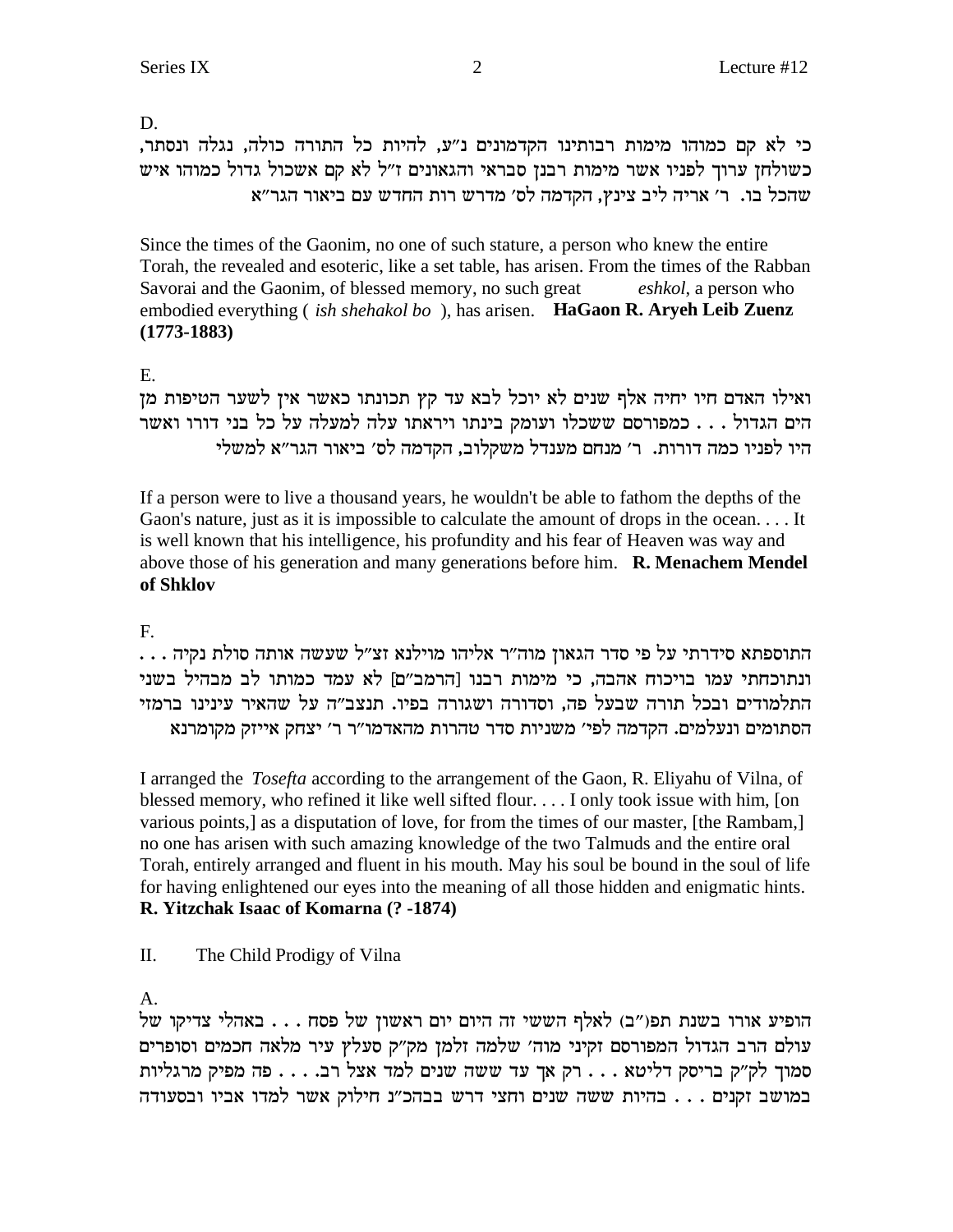שלישית של שבת הביאו אביו לפני הרב הגאון ר׳ [יהושע] העשיל אב״ד דק״ק ווילנא זצלל"הה אמר הרב רבי העשיל לגדולים אשר ישבו לפניו, "הנמצא חכם ונבון כמו הילד הזה." המה השיבו אמריהם, "אין זאת מהנפלאות רק אות על טוב השגתו. הן אביו למדו ויורהו ויאמר לו פעם שתים ושלשה וקיבל היטב." ויען הרב ר' העשיל, "נכון לבו בטוח בילד הזה ומעשהו כי יוכל להגיד כזאת וכזאת מלבו אתן לו שעה אחת להתבונן תראו נפלאות." ויתבונן בעצמו ערך שעה אחת והקשה עוד קושיות רבות ותירץ כולם בסגנון אחר. המה שמעו כן תמהו. רצון אחזתם לנשקו ולחבקו. אחרי שמעו כל זאת אמרו אין נבון וחכם כמוהו. הקדמה לביאור הגר"א לשולחן ערוך א"ח מאת בניו ר' אברהם ור' ליב

His light first emerged in the year 1720, on the first day of Passover, in the home of the world renowned *tzaddik* (righteous one), the great Rabbi, my grandfather, R. Shlomo Zalman, in the city of Seltz, a city full of scholars and scribes, near the city of Brisk of Lithuania... He studied under a teacher only until the age of  $six$ ... [From that time on,] his mouth began uttering pearls of wisdom in the presence of scholars. At the age of six and a half, he gave a chiluk (a Talmudic discourse) in the synagogue, which was taught to him by his father. He was then brought before the Chief Rabbi of Vilna, Rav [Yehoshua] Heshel, by his father, at Seuda Shlishis (the third meal) of Shabbos. Whereupon, the Rav, R. Heshel, commented to the great scholars who sat before him, "Does there exist a wise and discerning person on the level of this child?" They replied, "Such a feat is not extraordinary; it is merely indicative of his excellent comprehension. Look, his father taught and directed him and he repeated it a second and third time until he absorbed it well." R. Heshel then retorted, "I have full confidence in this child that he can compose such a discourse on his own. I'm going to give him an hour to think it through and then you will see something amazing." He then thought through [the subject] on his own for about an hour and he pointed out further difficulties [in the sugya (Talmudic discussion)] all of which he resolved with a single [innovative] approach. The scholars who heard it were astounded and they spontaneously kissed and hugged him. After having listened to all of this, they [too] said, "There is no wise and discerning person like him." R. Avraham and R. Leib, the sons of the Gaon of Vilna. Preface to the Gaon's commentary to Shulchan Aruch Orach Chaim

 $B<sub>1</sub>$ 

בהיות בן תשע שנים ויהי ידיו רב לו במקרא במשנה ובגמרא ושבע מסברות דבריהן גם מדרשי אגדות צומחות אחריהן רוח מבינתו הקיצו ותאמר לו: למי שיח סודות הנעלמות הכל נמצא הוא בספר עץ חיים אם חתום הוא מעיני כל חי ד׳ יראה לו ואם בדברים החמורים בשיטות הש"ס בפוסקים ושו"ת ומפרשי קדמונים ואחרונים דעת מבינתך ישחק לו. יגעת ולא מצאת אל תאמן לבבך. מיד השיג ללמוד ספרים בנגלה ובנסתר ולמד כל כתבי עץ החיים בחצי שנה מד' היתה לו. . . . הן בהיות בן י"ג שנים ויום א' קבל תוקף חסידות ופרישותו כתועפת ראם לו. מאז לא הסתכל עד יום מותו מד׳ אמותיו חוצה ושלא להנות מעה״ז רצה. אכל לחם צר צנומה שרויה במים שיעור ב׳ זיתים ואכל אותן ערב ובקר ולא טעמן בחכו רק בלען שלימות . . . שם לילות כימים לגלות דבר ד' אמתה של תורה . . . שקיים וקבל על עצמו כל ימיו שלא לישן יותר מב׳ שעות במעת לעת ומימיו לא ישן יותר מחצי שעה רצופה ובאותה החצי שעה היו שפתותיו מרחשין הלכות ואגדות. ככלות החצי שעה התגבר כארי ויטול ידיו והתחיל ללמוד בקול רם ויישן עוד הפעם חצי שעה וככה היתה שיעור שינתו ג'

3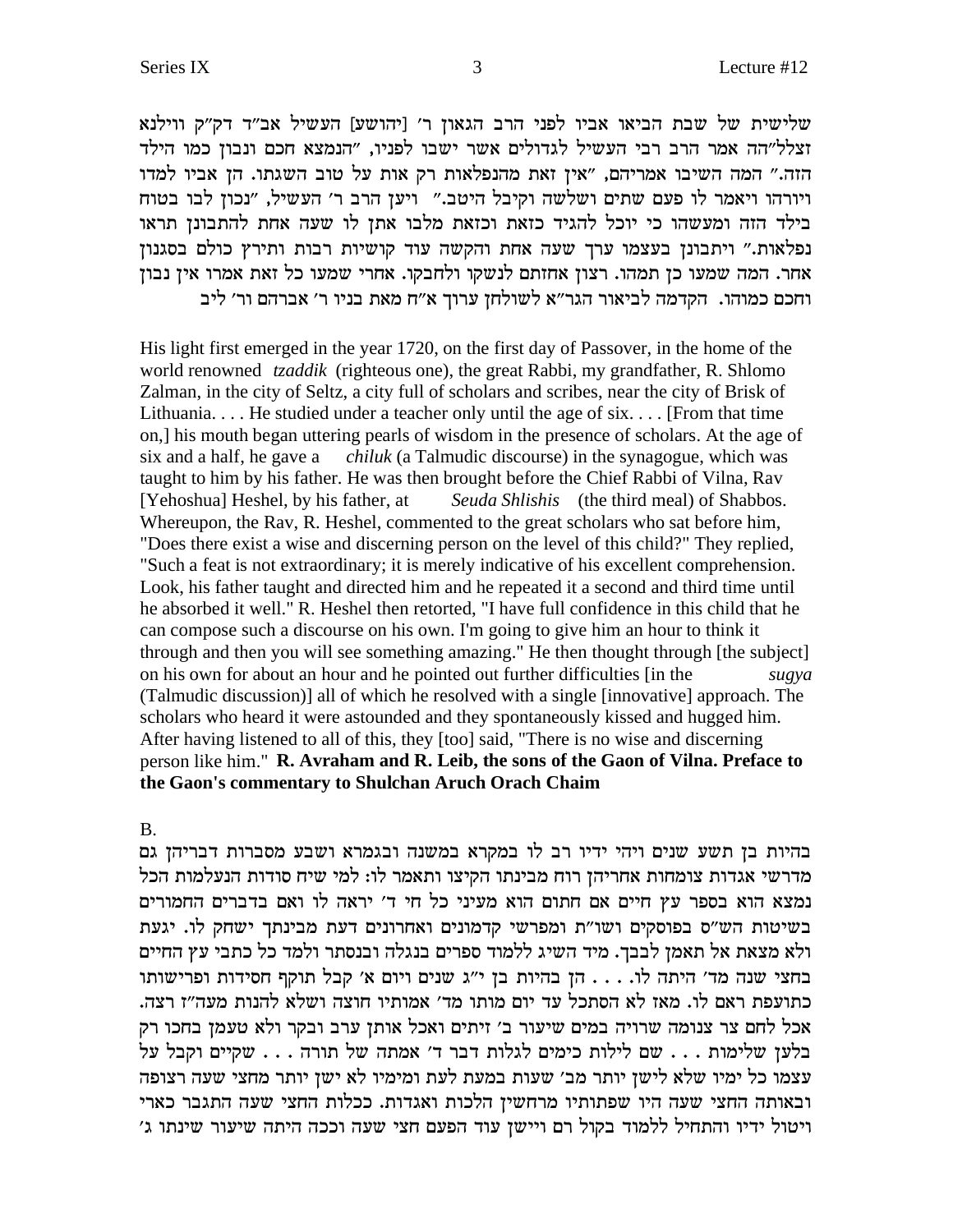מחצית השעה בלילה ומחצית השעה ביום. וגם בתחבולותיו נגד היצר מה שהיה לבו חפץ גזר עליה אומר שאינה טובה אמיתית והתרחק ממנה ויט שכמו לסבול הצער של רעבון והדחק של ניעור משינה. כי אמר הבה נתחכמה לו. רוב פקחותו והשתדלותו בעבודת ד' היא העמדה לו נגד כל מעיק לו. והיא שהסיר כל דאגה וכל עצב לעבוד את ד' בשמחה 'ובטוב לב כל הימים. . . . הקדמה לביאור הגר"א לשולחן ערוך א"ח מאת בניו ר' אברהם ור ליב

When he became nine years old, and had accomplished much in the areas of Scripture, Mishna, Talmud, and had become satiated with the logic of their words and with the Midrashim, which he had in addition studied, a spirit within him awakened and said, "To whom are the secrets of the Torah addressed? All is found in the work, 'Etz Chaim' [of R. Chaim Vital]. Even if they are hidden from the eyes of the entirety of humanity, Hashem will make them visible [to you]. [In addition, if you try,] you will see that you can easily understand the most difficult areas of the Talmud, the legal authorities, the responsa, the early and later commentaries. Don't think that your efforts will not bear fruit." He immediately got hold of various exoteric (*nigleh*) and esoteric ( *nistar*) works and learned through the entire corpus of the "Etz Chaim" within a half a year. G-d's hand was evident. ... When he reached the age of thirteen and a day (*Bar Mitzvah*) he accepted upon himself the full measure of piety ( *chasidus*). His asceticism lifted him above the rest of humanity. From that time on until his death, he did not look beyond his four cubits. He didn't desire any pleasures from this world and ate only a small amount of dried bread soaked in water, equivalent to the size of two olives. He ate them only in the evening and morning and didn't taste them but only swallowed them whole. . . . His nights were like days, as he stayed up in order to discover the words of Hashem, the truth of the Torah . . . , for he had made a firm lifetime commitment never to sleep more than two hours in any one twenty four hour period. He never slept more than a half hour at any one time and during that time his lips were moving, uttering words of the *halachos* (laws) and *agados* (Midrash). At the end of the half hour, he would strengthen himself like a lion, wash his hands, and proceed to learn in a loud voice. He would sleep later for another half hour. This was his total sleep: Three half hours at night and one half hour by day. In addition, he designed strategies to combat the *yetzer hara* (the evil inclination). He imposed strictures against that which he desired. He would say that it wasn't something of true benefit and would distance himself from it. He bent his shoulder to bear the pain of starvation and the discomfort of wakening from sleep, for he said, "Let us make plans against him (the *yetzer hara*)." His great perceptiveness and his efforts in the service of Hashem stood by him against all that afflicted him and removed all worry and despondency in order that he serve Hashem with joy and gladness of heart throughout his life. . . . **Ibid.**

C.

אמר רבינו אחר דרישה וחקירה נתברר לי שכל מה שהשיג ר' זלמן אחיו קודם מותו השיג הגר"א ז"ל בן י"ג שנה רק שר' זלמן היה נראה לכל פרישותו מעשה מלאך ואלו הגר"א ז"ל הכל בהצנע. ס' כל הכתוב לחיים חלק הליכות הגר"א מכת"י ר"א לויז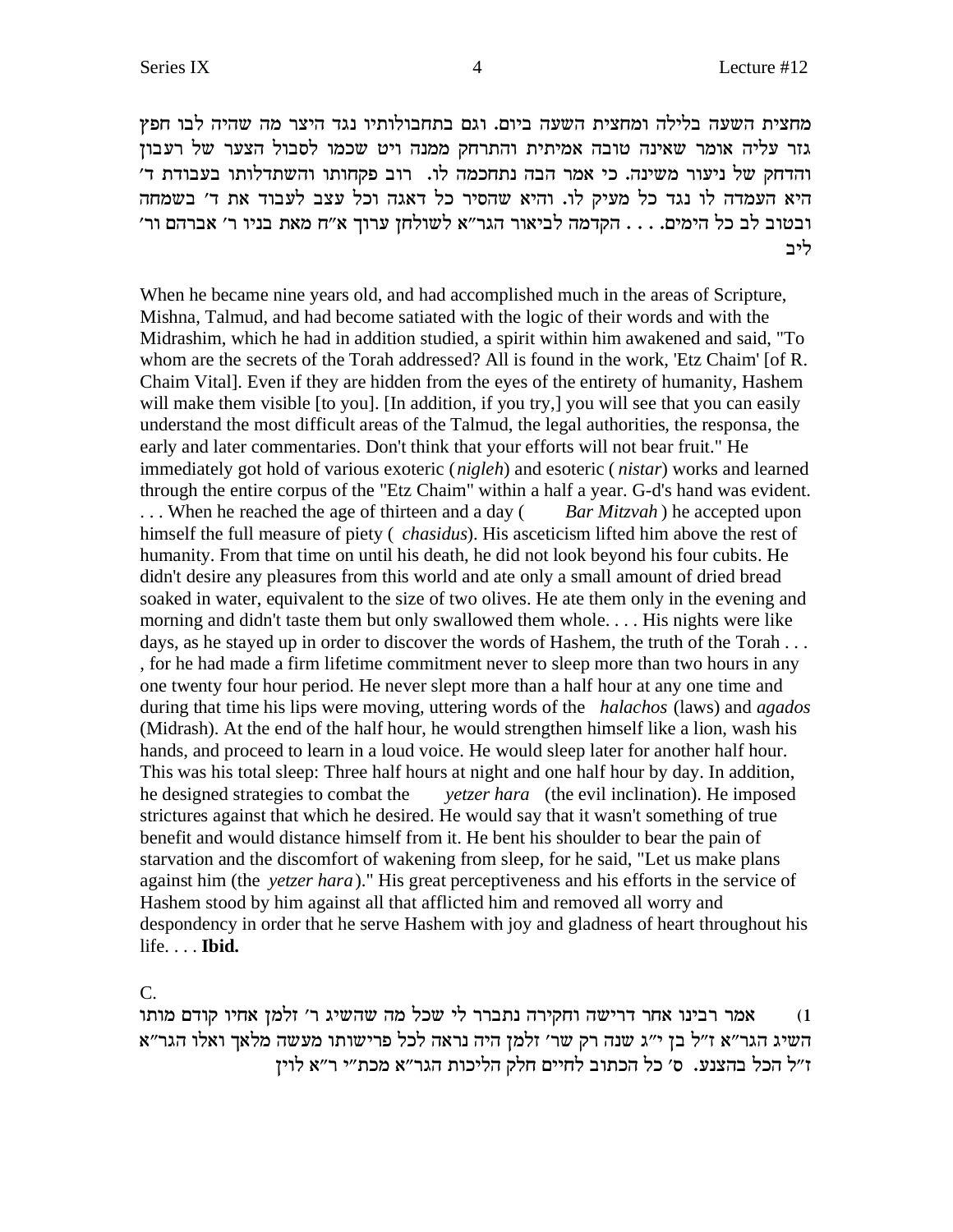Our master, [R. Chaim of Volozhin,] said that, "After a thorough examination, it became clear to me that all that R. Zalman, (his brother), had achieved before his death, [at the age of 33,] was already mastered by the Gra (the Gaon of Vilna), z'l, when he was only thirteen. The only difference was that all of the asceticism and angelic actions of R. Zalman were evident to all whereas the Gra, z"l, did everything secretly." Personal notes of R. A. Levin, Sefer Hakol Kasuv L'Chaim

הגאון מ׳ זלמן מווילנא שלמד תורה לשמה וכו׳ היה לאות ולמופת בדורנו, שבהיותו  $(2)$ בן כ״ד שנים היה כל הש״ס ספרי ספרא תוספתא ומדרשים רמב״ם וטור שגורים על פיו לאמרם בעל פה ככתבם וכלשונם. דברי הגאון מו"ה יהודה ליב אב"ד פראנקפורט דאודר, מח"ס שו"ת פרי תבואה בספרו עצי עדן דף טו:

The Gaon, R. Zalman of Vilna, who studied Torah for its own sake . . . was a sign and miracle of our generation. When he was twenty four, he had perfectly mastered verbatim all of the Talmud, Sifrei, Sifra, Tosefta, Midrashim, Rambam, and Tur. R. Yehudah Leib, Chief Rabbi of Frankfurt am Oder, Atzei Eden 15b

D.

ובס׳ יצירה היתה משנתו סדורה לו מימי ילדותו בגירסא ברורה ועמקות נורא כי הצעתי לפניו עשרה שיטות בנוסחות מוחלפות בס"י ואמר לי גירסתו הברורה כגירסת האריז"ל רק דבר א׳ הוסיף מה שנשתבש גי׳ האריז״ל בדפוס. אמרתי לו מעתה הלא אינו דבר גדול ופלא כ"כ לברוא גולם. השיב כי באמת פ"א התחלתי לברוא גולם ובעודי באמצע עשייתו חלף ועבר תמונה א׳ על ראשי והפסקתי מלעשותו עוד. כי אמרתי מסתמא מן השמים מנעוני לפי רכות שני אז. ושאלתי בן כמה היה אז והשיב שהיה קודם י"ג שנה. הג"ר חיים מוואלזין, הקדמתו לפי׳ הגר״א לספרא דצניעותא

He was fluent in the text of Sefer Yetzira from his very youth. He had adopted a clear version of the text with awesome depth. [I know this,] for I had presented to him ten different versions of Sefer Yetzira and he told me that the version that he had adopted was the same as that of the Arizal. He had only added one thing to the Arizal's version, [which he felt was actually a restoration of his original text,] as an error had been made in the printing [of the Arizal's text]. I said to him that if that is the case, it wouldn't be a great or extraordinary feat to create a *golem*. He replied, "I actually once began to create a *golem*, but, while I was in the midst of making it, an image passed over my head and I refrained from making it any more. I said to myself that probably Heaven prevented me because of my young age." I asked him how old he was at the time and he replied that it was before he was thirteen years old. R. Chaim of Volozhin, Preface to the Gra's commentary to Sifra D'Tzniusa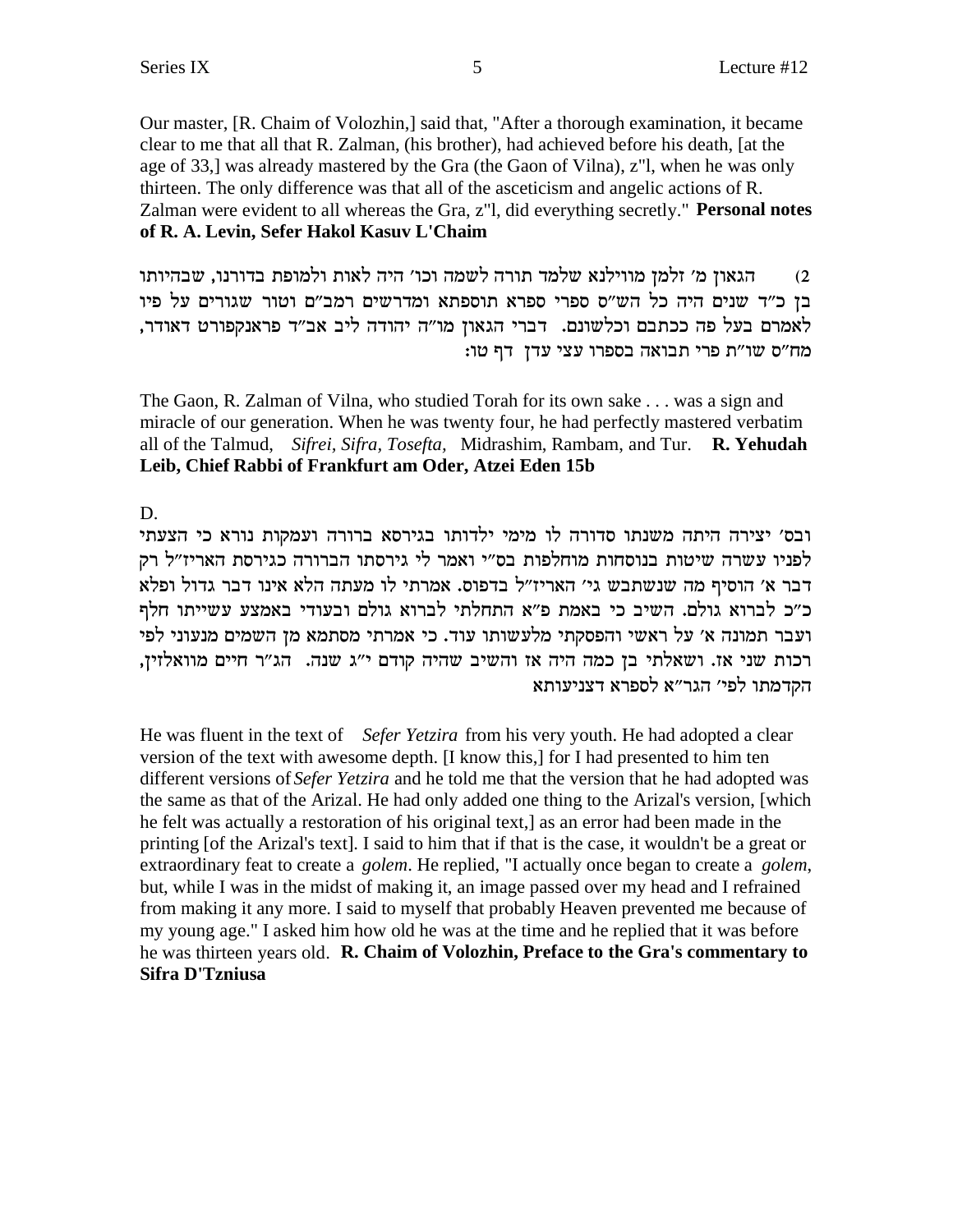#### III. A Holy Life

 $A<sub>1</sub>$ 

יותר מחמשים שנה שלא ישן בלילה בנשימה אחת יותר מחצי שעה. ואף עת היו עמודי בריאותו רופפים לא הניח תלמודו הקדוש ויכף והתגבר כארי ועמד באימה וביראה ורחץ ידיו וברך ברכת השחר, בשמחה ואהבה עזה אשר לא יסופר ואחר כך עמד על רגליו מקודם חצות עד אור הבוקר יותר משמונה שעות ולמד גמרא ופוסקים בקול רם נעים ונורא בקול חוצב לבת אש דת. . . . [לפני הנץ החמה] רחץ ידיו לתפילת השחר ועמד להתפלל מלה במלה בקול נעימות ונגינה עדינה ומי שהיה שומע אותו מתפלל פעם אחת בחול או בשבת היה מעורר לב השומע רוח דעת ויראת ד' בשנה או שנתיים. אף מי שהיה לבו קשה כאבן היה נמס כדונג מאור כונתו שהיה מכוין בכל מלה ומלה מסדר התפילות ומוציא כל הגה ונאום בצלצול נעים וברוח כביר. [אחר התפלה] קרא פרשה בתורה שנים מקרא ואחד תרגום וכל מלה ומלה מהתורה היתה יוצאת כאור בהיר מפיו הקדוש והטהור. [אחר פת שחרית ישן מחצית השעה] ושוב הקיץ משנתו כאילו המלך עומד נגדו ומקיץ אותו היה עומד בזריזות גדולה ובאימה וביראה ותיכף ישב ללמוד כל היום עד מנחת הערב. עדות בנו ר׳ אברהם בס׳ סערת אליהו הובא בס׳ ״הגאון״

For more than fifty years of his life, he slept no more than a half hour at one time. Even when he was frail, he did not discontinue his holy studies and forced himself with the power of a lion and stood up, [after a half hour's sleep,] washed his hands, and made the morning's blessings with joy, and indescribably intense love. Afterwards, he would stand on his feet from before midnight until daylight, more than eight hours, and study gemora (Talmud) and *poskim* (legal works) with a loud, sweet, but awesome voice that would penetrate the fire of Torah.... Right before sunrise, he would wash his hands in preparation for the morning prayers and would stand and pray, articulating every word clearly with a sweet voice and a gentle tune. Anyone who would hear him pray, even once, be it on a weekday or Shabbos, would feel himself inspired with a spirit of true knowledge and fear of Hashem that would last for a year or two. Even if someone's heart would be hard as stone, it would soften like wax from the fire of his kavana (concentration) with which he put into every word of the Siddur and would express every syllable with a clear tone and a strong spirit. [After the prayers] he would recite a section of the *Parshah* (the weekly Torah portion) twice in Hebrew and once in *Targum*. Every word of the Torah that he would utter would come out like a clear light from his holy and pure mouth. [After eating his portion of bread in the morning, he would sleep for half an hourl and he would then awake from his sleep as if a king would be standing before him and wake him. He would get up with great haste and with fear and trepidation and he would immediately sit and learn the entire day until the late afternoon (  $mincha)$ . **R.** Avraham, the son of the Gra, in his work, Saaras Eliyahu

**B.** 

מי שלא ראה קדושת תורתו ועבודתו ונקיית טהרת פרישותו וחסידותו וענותנותו לא ראה מאורות מימיו. הג"ר חיים מוואלזין, הקדמתו לפי' הגר"א לספרא דצניעותא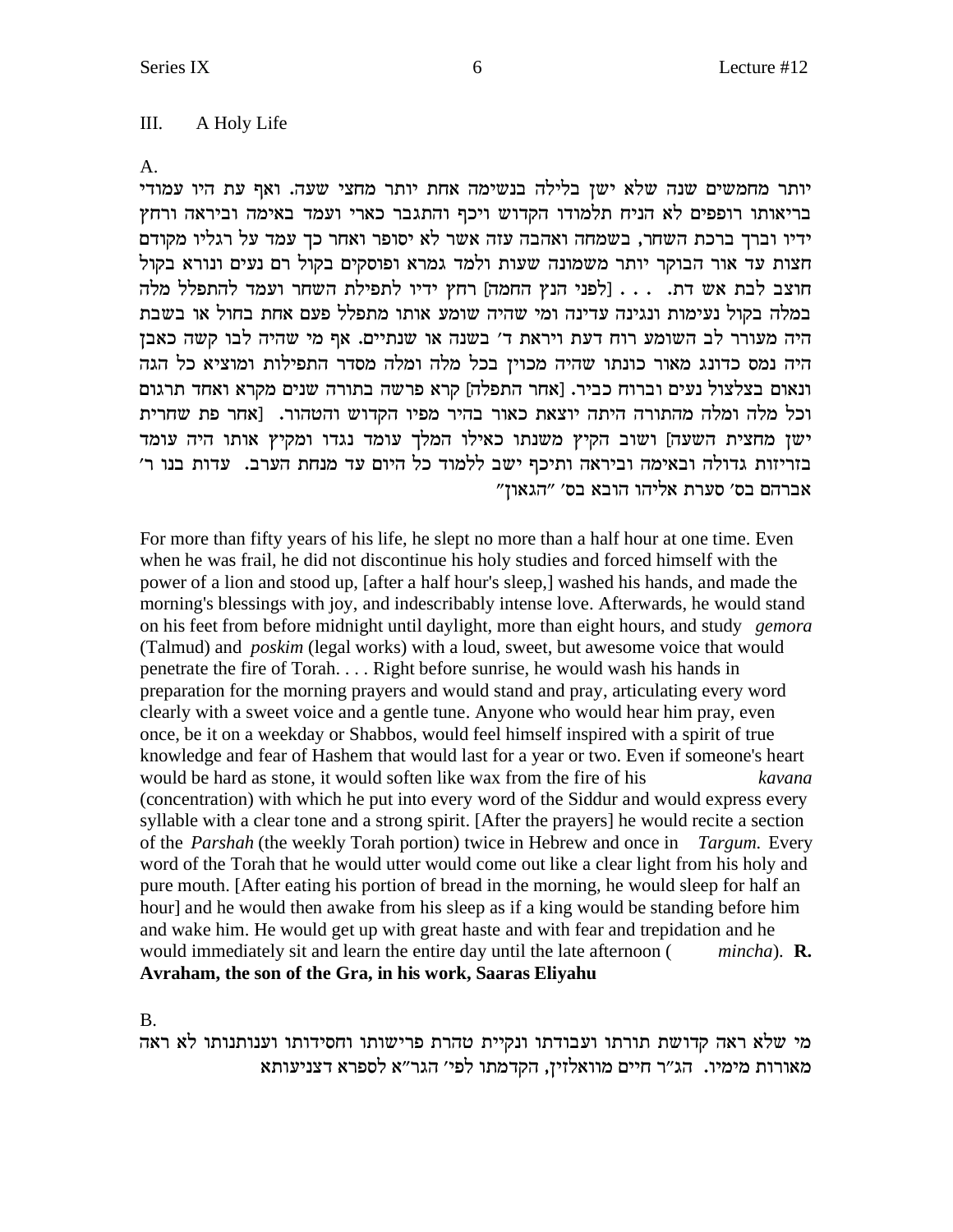He who didn't witness the sanctity of his Torah and his Divine service, the purity of his asceticism, piety and humility, never beheld [true] light. R. Chaim of Volozhin, Preface to the Gra's commentary to Sifra D'Tzniusa

 $C_{\cdot}$ 

סיפר לי ר׳ יואל מאמציסלאב ששאל את רבינו הגאון ז״ל מוילנא אודות פרישות,  $(1)$ השיב אם הוא עקשן יצליח. כתבי ר׳ חיים מוואלזין הובא בס׳ כל הכתוב לחיים דרכי העבודה ד׳

R. Yoel of Amtzislav told me that he asked our master, the Gaon, z"l, concerning his asceticism. He replied that if he was stubborn, he would be successful. R. Chaim of Volozhin, quoted in Kol HaKosuv L'Chaim

גדול וטוב מכל הסיגופים לעסוק בתורה וגמילות חסדים. ביאור הגר״א למשלי טז:ז  $(2)$ 

Greater and better than all self inflicted suffering is to become engrossed in Torah study and bestowing kindness. Commentary of Gra to Mishlei 16:7

עד יום מותו צריך אדם להתייסר, ולא בתעניתים וסיגופים, רק ברסן פיו ובתאותו  $(3)$ וזהו התשובה, וזהו כל פרי עולם הבא . . . . וזה יותר מכל התעניתים וסיגופים שבעולם. וכל רגע ורגע שאדם חוסם פיו זוכה בשבילו לאור הגנוז שאין מלאך ובריה יכולים לשער. אגרת הגר״א לאשתו

Until one's dying day, a person needs to endure suffering; not through fasts and self inflicted torture, but through muzzling his mouth and his desires. This is repentance and this is the source of all of the fruits of the next world  $(Olam Haba)$ .... This is more potent than all of the fasts and tortures that exist. For every moment that a person muzzles his mouth, he merits a hidden light which no angel or creature can imagine. Letter written by the Gra to his wife

D.

ומי יוכל לספר צדקתו וחסידתו שלא שח שיחת חולין מעולם ולא קיבל עליו עול ציבור ורבנות ושום טרדות והיה שונא בצע והיה לומד זמן רב ביערות בבית יחידי, . . . למד תורה מתוך הדחק גדול והי׳ סוגר ביום חלונות בית לימודו והיה לומד לאור הנר כדי שלא יבלבלוהו עין אדם וכך הי' דרכו בימי חורפו ביגיעתו על לימוד תורה לשמה והי' חוזר כל תלמוד בבלי כל חודש כל ימיו. והוי עובדא שבעירו הגדולה רבתי עם פסקו מהקהל הקדש ליתן לו בכל שבוע סך מסויים לפרנסת בני ביתו והי׳ שמש א׳ שע״י היו שולחים דמי הסיפוק מהקהל הק׳ ולקח השמש לעצמו ולא הביא לו ונמשך כמה שנים ולא הגיד הגאון לשום אדם וסבל כל כך דוחק עד שאשתו הצדקנית עם בניו הקטנים לא היה להם במה להחיות נפשם ובאתה לפניו וצוה לה שתלך עם בניה הקטנים לשכנים שלו בזמן אכילה ודרך הקטניס מבקשים לאכול כשרואין אחרים אוכלים ויתנו להם ולא רצה לגלות ענין שנפסק נתינות הסיפוק מבטחונו השלם ושלא יבויש אדם על ידו עד שחלה השמש ונטה למות והתודה בפני כל כי כמה שנים במספר שלא נתן לו סיפוקו הנשלח על ידו ומת השמש הנזכר. וכגון דא שרי למקרי לרבינו חסיד וקדוש. ויגיעתו בתורה הקדושה אין לספר שהיה חוזר למאות ואלפים כל פרק ומסכת . . . והיה לומד בימי חורפו בחורף שיש קור קשה בחדר שלא הוסק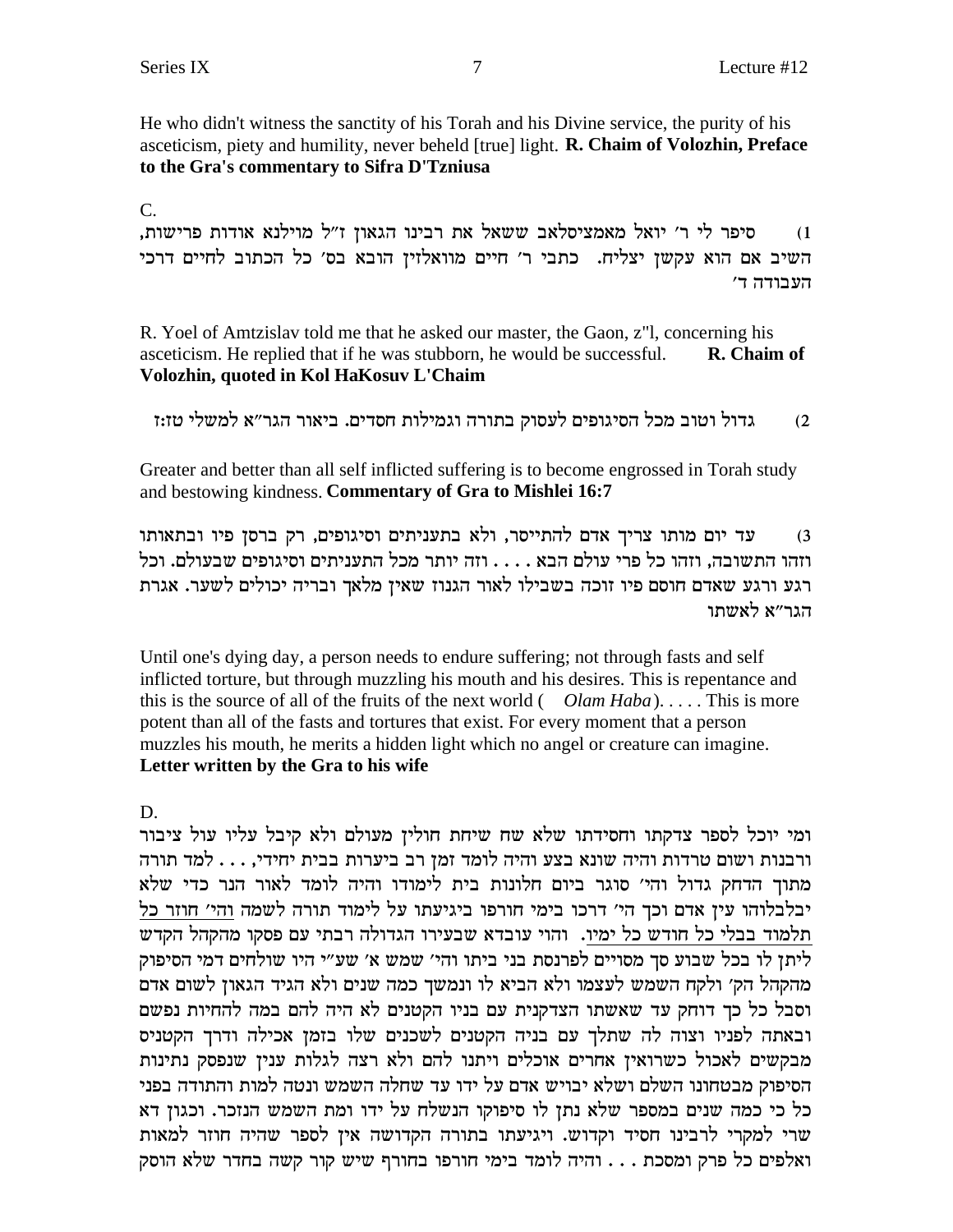תנור בית החורף והיה לו כלי מים קרים שהיה נותן רגלו במים שלא יישן. הקדמה לס׳ פאת השולחן מהגאון ר' ישראל משקלאוו

Who is able to [completely] describe [the Gaon's] saintliness and piety. He never spoke even one word of idle talk and never accepted the yoke of public life or the Rabbinate or any occupation that would disturb his learning. He hated unjust gain and would study for extended periods secluded in a house in the forest. . . . He studied Torah under conditions of tremendous deprivation and, in the daytime, he would close the shutters of the room in which he studied and would study by candle light in order that the glances of people shouldn't disturb him. And this is how he conducted himself in his youth, while he studied Torah for its own sake. He would review that entire Babylonian Talmud each and every month throughout his life.

The following incident occurred in his great and populous city, [Vilna]. The holy community agreed to grant him a fixed allotment every week with which to support his family. There was a certain *shamash* (sexton or communal employee) through whom the holy community would send the needed funds. The *shamash*, however, took the money for himself and didn't deliver it. This lasted for many years but the Gaon didn't tell a soul. He endured such deprivation that his saintly wife and children were on the brink of starvation. When she [finally] came to him, he told her to go with her small children to the neighbors at meal time, as it is normal for children to ask for food when they see others eating, and they will provide for them. He didn't want to disclose the fact that he no longer received communal support because of his complete trust in Hashem and his concern about causing another person to be shamed. This situation lasted until the *shamash* took ill and was on his death bed. He then publicly admitted that he had not given the Gaon his needed support which had been entrusted in his hands, whereupon the *shamash* died. For this alone, one would be allowed to call our master a *chasid* (pious one) and *kadosh* (holy one). One cannot begin to recount the toil and effort he expended in studying our holy Torah. He would review each chapter and tractate hundreds and thousands of times. . . . While he was young, he would study in the bitter cold of winter in a room which was unheated and [at other times] he would place his feet in a basin of cold water to prevent himself from falling asleep. **R. Yisrael of Shklov (d. 1839), Preface to Paas HaShulchan**

IV. Love of Torah

A.

שצריך האדם מאד מאד לחבב את התורה דבכל תיבה ותיבה שלמד בה הוא מצוה בפני עצמה . . . מצות לימוד תורה שהיא שקולה נגד כל המצוות . . . אם כן כשלומד למשל דף אחד, מקיים כמה מאות מצוות. ס׳ שנות אליהו למס׳ פאה א:א

It is extremely crucial for a person to cherish the study of Torah, for each word which he studies is a separate *mitzvah* . . . and is part of the general *mitzvah* of learning Torah which is equal to all of the other *mitzvos.* . . . Based on the above, if a person learns, for example, one folio ( *daf*), he fulfills many hundreds of *mitzvos.* **HaGra, Sefer Shnos Eliyahu, Peah 1:1**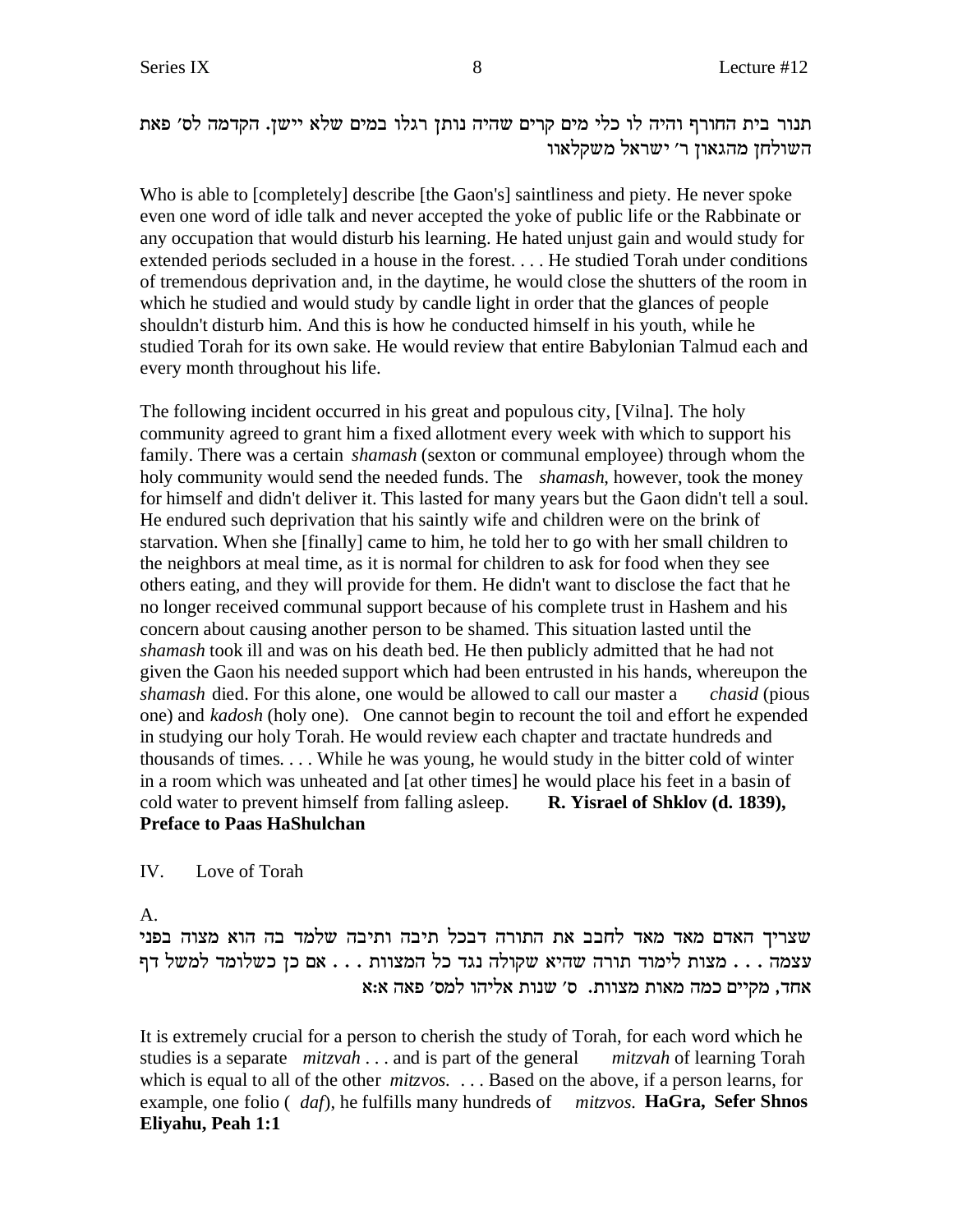B.

אמר רבינו שבא לפני הגאון בווילנא כבן י"ט שנה, בתוקף חריפותו וזך שכלו, וגודל התמדתו ורב זכרונו [כידוע] ואמר לפניו חזרתי סדר מועד י"ט פעמים ועדיין אינן מבוררין לי והשיב הגאון ז"ל ואמר אין לזה שיעור רק כל ימיך בעמוד והחזר קאי. ס' כל הכתוב לחיים הליכות חיים – דרכי הלימוד סעיף ה׳

Our Master, [R. Chaim of Volozhin,] came before the Gaon of Vilna at the age of nineteen, at the height of his acuity, clarity of thought, and immense diligence, and prodigious memory, [as is common knowledge]. He told the Gaon, "I have already reviewed Seder Mo'ed nineteen times, but it still isn't completely clear to me." The Gaon, z"l, replied, "There is no limit to [reviewing]. You should review the material throughout your entire life." Sefer Kol HaKosuv L'Chaim - Halichos Chaim, Darkei HaLimud 5

### $\mathcal{C}$

סיפר לי רב גדול אחד ממדינתי שהוא היה בן ביתו בימי חורפו וקודם סוכות פעם א׳ שמע שהוכיח להעומדים לפניו ואמר כי חובה על כל תלמיד שיהיה בקי עכ״פ במס׳ אחת בע״פ למען לא יבטל מצות והגית בעת לכתו בדרך או למאן דגני בנית אפל וזה הרב כששמע מפורש יצא מפי קדשו של רבינו תיכף התגבר וחזר מס׳ סוכה הרבה פעמים עד שידעה בע״פ ובחן א״ע בפני שומעים בגמ׳ ששגורה בע״פ ממש ובחה״מ בעת ישבו לפני רבינו במסיבה של ת"ח גדולים בא זה הרב ואמר לפני רבינו כבר למדתי מס' סוכה ויודע אני אותה בע"פ והשיב לו רבינו רוצה אתה שאשאלך איזה דבר בזו המסכת שתשיב לי והשיבו הלא בע"פ ידעתיה כולה ושאלו דבר א׳ ולא ידעה הרב הנ״ל היינו ששאלו רבינו כמה מחלוקת יש בזו המסכת בין ר"מ ור"י ובין ר"ע ור"ט ובין רבה ור"י ואביי ורבא ור"פ ור"ה בר"י וכל התנאים ואמוראים ואח"כ פתח רבינו את פיו הקדוש ומנה כמונה מרגליות ונתח לנתחים אברי כל המסכת כמה פעמים נזכרו המחלוק׳ בין תנאים ואמוראים וכמה פעמים הלכה כזה או כזה וכמה סוגיות ושיטות יש וכמה דינים מתוספתו' וירושלמות וסוכות פסולות כמנין סכה חסרה וכך היה מונה הסוכות כשירות הנזכרים במסכת זו ותוס׳ ויר׳ כמנין סוכה מלאה. וכך היה בקיאתו בכל התלמוד בבלי וירושלמי וכל התורה כולה ולא עוד שידע כל התוספתא מכל הש"ס היכן מרומזין במשניות. הקדמה לס׳ פאת השולחן מהגאון ר׳ ישראל משקלאוו

A certain great Rabbi from my country, who had been, during his youth, a member of the Gaon's household, told me the following story: Right before Sukkos, he heard how the Gaon had reproved those who stood before him and told them that every student is required to become an expert in at least one tractate and know it verbatim so that he not cease from fulfilling the *mitzvah* of *v'hagissa* (to constantly study Torah) while he is walking on the road or is lying down in a dark room. When this Rabbi heard this statement which had come directly from the holy mouth of our master, [the Gaon,] he immediately summoned his strength and reviewed the tractate Sukkah many times until he knew it by heart. He [even] tested himself before others to insure that he actually did know it verbatim. On *Chol HaMoed Sukkos*, while a group of great Torah scholars were sitting before our master, this Rabbi came before our master and told him that he had studied the tractate Sukkah and that he knew it by heart. Our master replied, "Do you want me to ask you something of this tractate so that you can supply me with the

9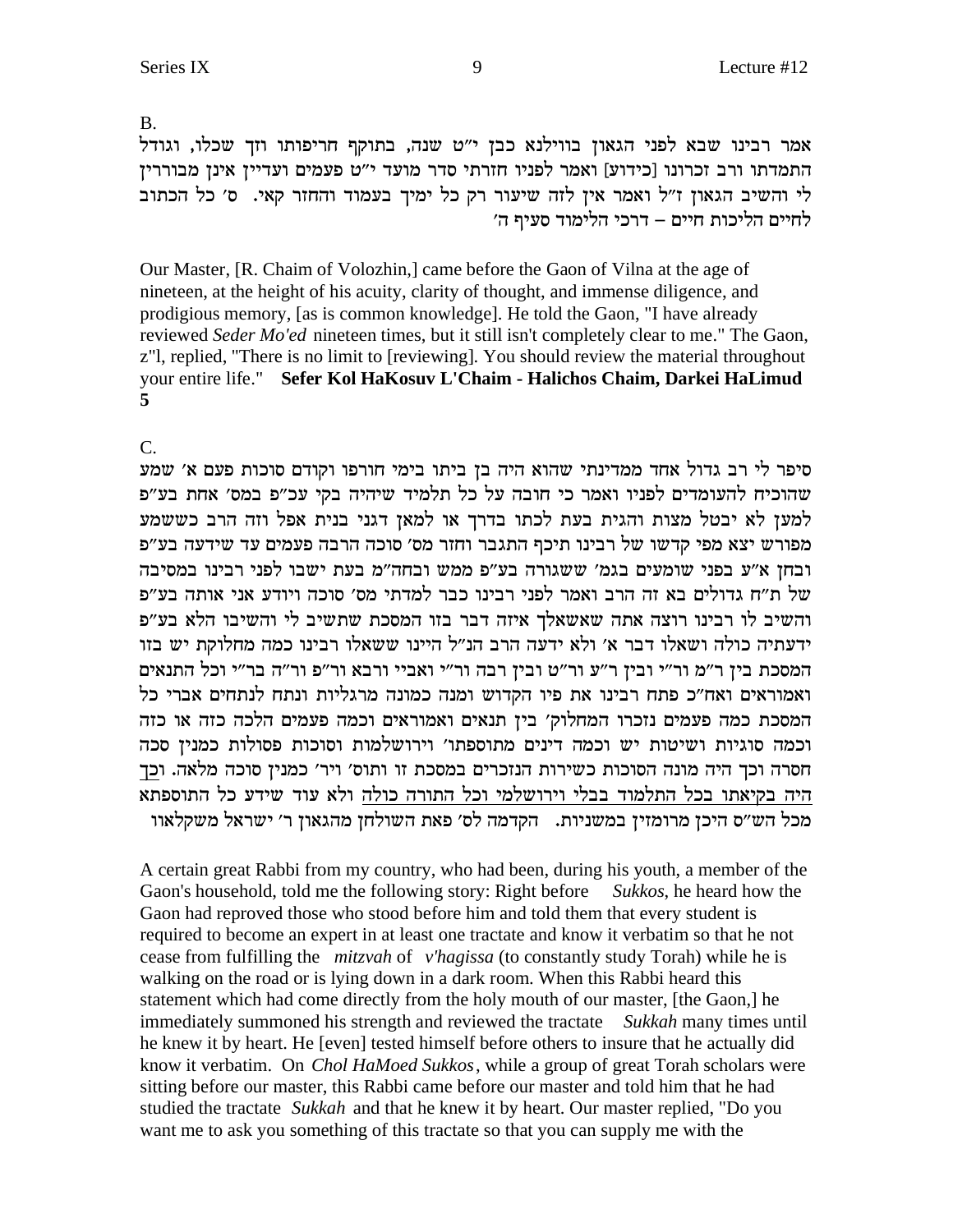answer?" He retorted, "Of course. I know it [already] by heart." Our master then asked him something for which the Rabbi had no answer. He asked him, "How many times, in this tractate, does Rabbi Meir disagree with Rabbi Yehudah? How many times does Rabbi Akiva disagree with Rabbi Tarphon? Rabbah with Rav Yosef? Abbaye with Rava? Rav Pappa and Rav Huna brei dRav Yehoshua? All the different *Tannaim* and Amoraim?" Afterwards, our master opened his holy mouth and counted them as one counts pearls and dissected the entire tractate and recounted how many times each and every *Tana* and *Amora* disagreed and how many times the *halacha* (final ruling) is according to this one or that one, and how many separate subjects ( sugios) and opinions there exist. He also recounted the number of laws gleaned from the Tosephta and Talmud Yerushalmi. All told there were 85 invalid Sukkos mentioned equal to the numerical value of the word " Sukkah" without the vav. The sum total of cases of valid Sukkos mentioned in the Talmud and the Tosephta and Talmud Yerushalmi come out to be 91, equal to the numerical value of the word " Sukkah" with the vav. This is a sample of the expertise which he had in the entire Talmud Bavli and Yerushalmi, and the entire Torah. In fact, he knew where every single *Tosefta* was alluded to in the Mishna. **R. Yisrael of Shklov, Preface to Paas HaShulchan** 

D.

וכמה יגיעות יגע זה האדם הגדול בענקים. לא יאומן כי יסופר עד שהוציא כל ענין  $(1)$ לאור ברור לאמיתו מוצאיו ומובאיו. אף כי היו ידיו רב לו ברוחב שכלו ועומק בינתו המלאה לה דעת מכמה דורות שלפניו, עכ"ז לא היה סומך לבו הטהור בזה עד אשר שקלו במאזני שכלו שכל הקדש כמה מאות פעמים וביגיעה נוראה. ולא אכל ולא שתה כמה ימים ולילות. ותדד שנתו מעיניו עד כי חשך משחור תארו ונתן נפשו עליו עד אשר האיר ד׳ עיניו לבא עד קצה תבונתו וכרגע קרן עור פניו הטהור מחדותא ונהירו דאורייתא. הגאון ר׳ חיים מוואלזין בהקדמתו לפירוש הגר"א לספרא דצניעותא

It is beyond belief to describe the super human efforts that this giant of a man expended until he had thoroughly and completely clarified the ins and outs of each subject and had arrived at the truth. Even though he was blessed with a prodigious intellect and with deep understanding which provided him with a knowledge of Torah that was without parallel for countless generations, he still did not rely upon the purity of his heart but made a decision only after he had weighed [the pros and cons] many hundreds of times with his holy intellect and with awesome effort. He would go without eating or drinking for many days and nights and would go without sleep until his countenance would darken. He dedicated his whole soul on resolving an issue until Hashem would finally enlighten him and grant him full understanding. As soon as this would occur, his face would glow from the joy and light of the Torah. R. Chaim of Volozhin, Preface to the Gra's commentary to Sifra D'Tzniusa

ובעזרו ד׳ להסיק שמעתא אמת לאמיתו צהבו פניו ממאור שבה ולא אכל כמה ימים  $(2)$ מרוב צהלתו. ר׳ אברהם בז הגר״א בהקדמתו לשנות אליהו, פירוש הגר״א למשניות זרעים

When Hashem would help him arrive at the truth of a Talmudic subject, his face would glow from the light within it. He wouldn't eat for many days [afterwards] because of his great excitement. R. Avraham, the son of the Gra, Preface to Sefer Shnos Eliyahu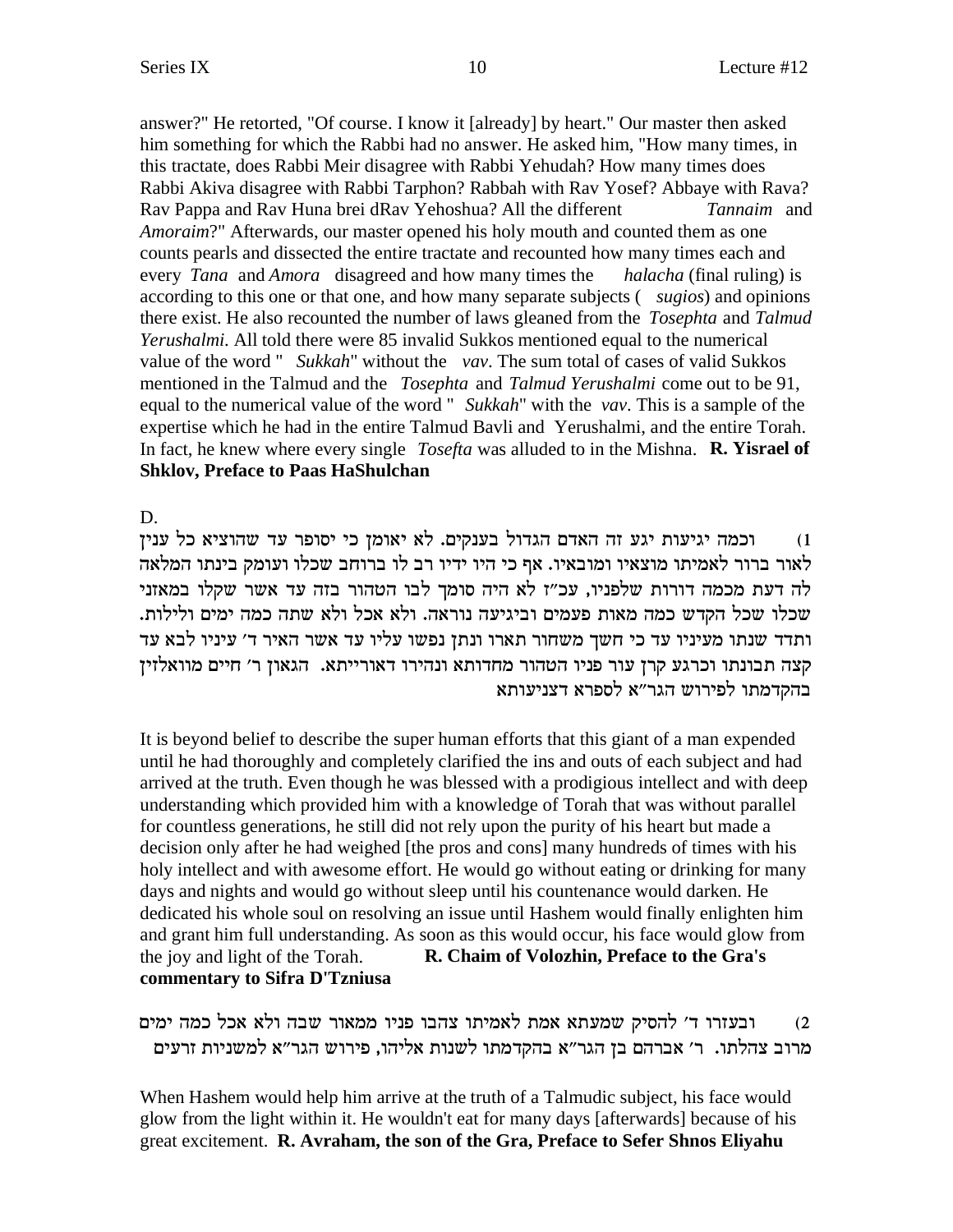#### V. The Joy of the Festivals

מה נחמד היה כאשר היינו מקבלים פניו ברגל עד שנכנסה שמחה בלבנו. ר' אברהם  $(1)$ דנציג בעל "חיי אדם", בהספדו על הגר"א הנדפס בס' "שערי רחמים"

How precious it was when we greeted [the Gaon] on *Yom Tov*. The joy permeated our hearts. R. Avraham Danzig, author of the Chayeh Adam, in his eulogy for the Gaon

הגאון ז"ל שמח מאוד בחג הסוכות וביותר בשמיני עצרת כי הוא יותר יום שמחה  $(2)$ מכל ימי החג על פי הסוד ואומרים פיוטים ברנה וקול זמרה האדרת והאמונה ויאתיו תתברך ותשתבח שבמעמדות אחר אני מאמין וכיוצא בזה מפיוטים ושמחים שמחה גדולה. ובשמחת תורה היו מקיפים הבימה עם הספרי תורה שבעה פעמים אין פוחתין מהם אבל מוסיפין עליהם. ומנגנים התשבחות הנ"ל וגם הברוך שמך שבשערי ציון שחיבר האר"י ז"ל והוא ז"ל היה הולך לפני הספרי תורה שמח מאד ברוב עוז וחדוה וחכמת אדם תאיר פניו כלפיד אש בוערת ומספק כף אל כף ומפזז ומכרכר בכל עוז לפני הספרי תורה ואחר סיום השוררים החרוז אמר הוא אחריהם וכשהוחזרו הספרי תורה לארון הקודש שוב לא היה שמח כל כך רק כמו שאר ימים טובים. ס׳ מעשה רב ס׳ רל״ג

The Gaon, z"l, was extremely cheerful on the holiday of *Sukkos* and even more so on Shmini Atzeres, for, according to Kabbalah, it is the most joyous day of the holiday. They would say the *Piutim* with song and in a melodious voice . . . On Simchas Torah, they would go around the *Bima* at least seven times with the *Sifrei Torah* . . . and would sing . .. The Gaon, z"l, would walk before the Sifrei Torah with tremendous joy with an abundance of energy and exultation. His face would shine like a flaming torch as he would clap his hands and would jump and dance with all his might before the *Sifrei* Torah. As they would sing each stanza, he would repeat the refrain. Once the Sifrei Torah were returned to the Aron Kodesh, his joy diminished to the level of all of the other holidays. Sefer Maaseh Rav 233

|בחג השבועות] שמח רבנו ז״ל ותגדל לו השמחה יותר מכל רגל ועלז לבו בשמחת  $(3)$ מתן תורה והאריך בשלחנו במאכל ובמשתה ושבחים. ס׳ תוספת מעשה רב סימן נ״ו

On Shavuous our master, z"l, would rejoice and the joy would be more than that of any other Yom Tov. His heart would exult in the joy of receiving the Torah and he would spend much time at the table engaged in eating and drinking and praising Hashem. Sefer **Tosefes Maaseh Rav 56** 

VI. Toiling in Torah and the Spiritual World

 $A_{\cdot}$ 

והעולה על כולם, הן גבורותיו ונוראותיו כי לא הראה את נפשו טוב, רק בעמלו אשר עמל, בחכמה ובדעת ובכשרון ואחר רב יגיעותיו . . . אף כי רצו למסור לו מן השמים בלא שום עמל ויגיעת בשר . . . לא נשא עיניו לזה . . . כי שמעתי מפיו הקדוש, שפעמים רבות השכימו לפתחו כמה מגידים מן השמים, בשאלתם ובקשתם שרוצים למסור לו רזין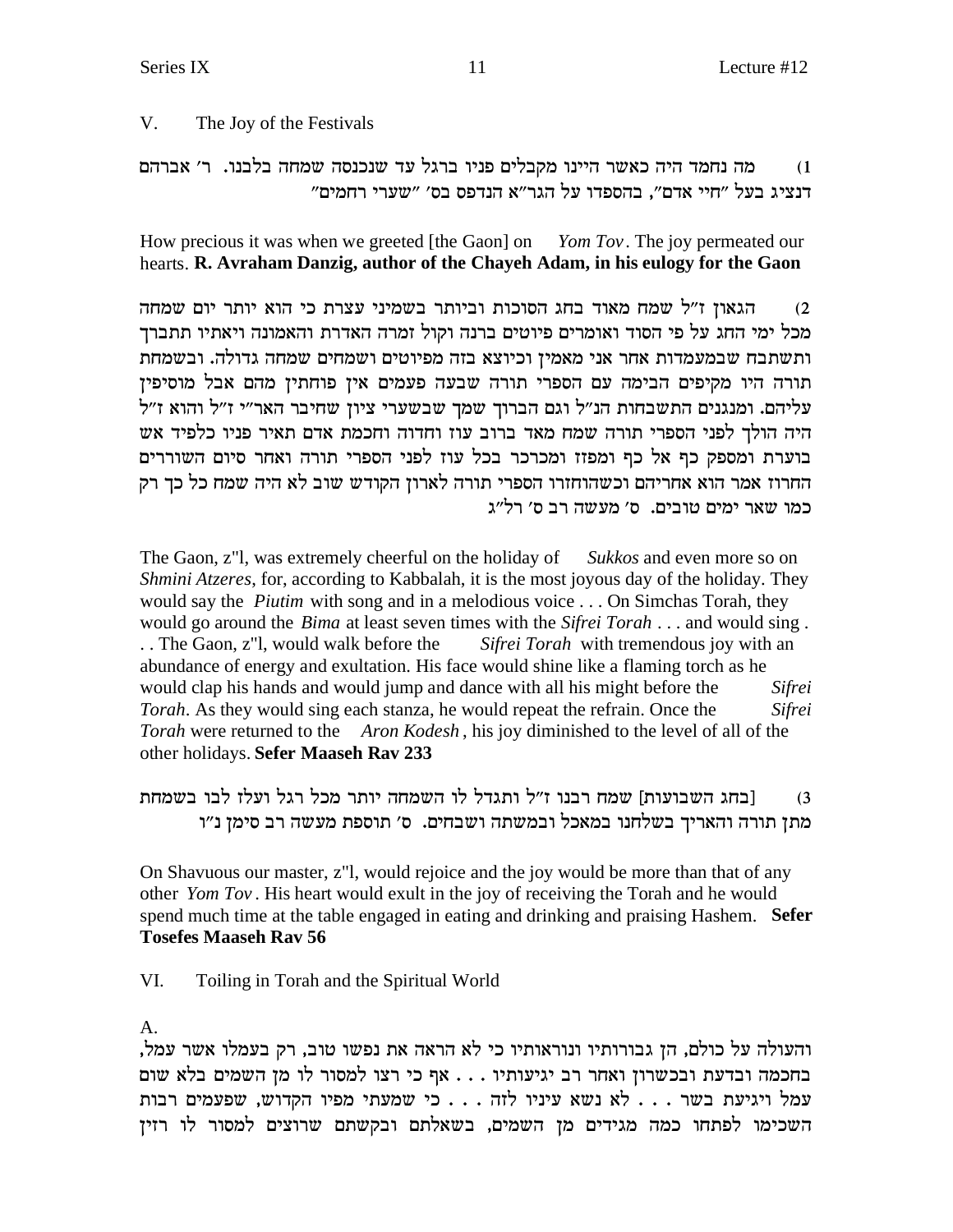דאורייתא, בלא שום עמל ולא הטה אזנו אליהם כלל. וא׳ מן המגידים הפציר בו מאד עכ״ז לא הביט אל מראהו הגדול וענה ואמר לו איני רוצה שתהיה השגתי בתורתו ית"ש ע"י שום אמצעי כלל וכלל. רק עיני נשואות לו ית"ש מה שרוצה לגלות לי וליתן חלקי בתורתו יתברך שמו בעמלי אשר עמלתי בכל כחי. הוא ית"ש יתן לי חכמה מפיו דעת ותבונה שיתן לי לב מבין וכליותי יעשו כשתי מעיינות ואדע כי מצאתי חן בעיניו. הגאון ר׳ חיים מוואלזין בהקדמתו לפירוש הגר"א לספרא דצניעותא

The most outstanding feature, his strength and awesomeness, was that he didn't allow himself to enjoy the fruits of Torah except through the tremendous efforts that he expended using his wisdom, knowledge and genius . . . Even though they wanted to impart knowledge to him without having him first toil and reach exhaustion, ... he didn't pay any attention to the offers . . . I heard directly from his holy mouth that, on many occasions, many *Magidim* (angelic beings) from Heaven came to him asking and requesting that they impart to him the secrets of the Torah without his having to expend any effort. He paid absolutely no attention to them. One particular Magid was extremely insistent. Despite this, he paid no attention to his magnificent appearance and answered him, "I don't want that my comprehension of the Torah of the Holy One, blessed be He, should come through any medium whatsoever. My eyes are raised up only to Him, blessed be He, [to receive] what He desires to reveal and impart to me from my allotted portion of His Torah, through the efforts that I expend by working to capacity. He, may He be blessed, will give me the wisdom, knowledge and discernment, directly from His mouth, so that my heart will understand and my kidneys will be like two fountains [of insight] and [through that] I will know that I have found favor in His eyes." R. Chaim of Volozhin, Preface to the Gra's commentary to Sifra D'Tzniusa

#### **B.**

היה אומר . . . והעיקר מה שהאדם משיג בזה העולם ע"י עמל ויגיעה כאשר הוא בוחר בטוב ומפנה עצמו לד״ת בזה עושה נחת רוח ליוצרו ית״ש וזה כל האדם בעסק תורתו ית״ש אבל מה שהנשמה משגת בשעלה שהוא בלא יגיעה ובלא בחירה ורצון הוא רק קיבול שכר לבד שהקב״ה מטעים בזה העולם מעין עוה״ב. ומשמעות דבריו הק׳ היה שהיה לו עליית נשמה מדי לילה בלילה מיום עמדו על דעתו הקדושה. . . . ומרגלא בפומיה היה שכל ענין השינה לא בראו ית"ש רק לזה התכלית שכל מה שלא תהיה ביכולתו של האדם להשיג בעוד הנשמה מחוברת בגוף גם אחר כל היגיעה והעמל מצד הגוף שהוא מסך מבדיל מגלין לה בשינה שהיא מופשטת אז מן הגוף ומלובשת בלבוש העליון חלוקא דרבנן. ר' חיים מוואלזין בהקדמתו לפירוש הגר"א לספרא דצניעותא

He used to say  $\dots$  that the essential thing is what a person comprehends through his own efforts and toil by choosing that which is [deemed by G-d to be] good and totally focusing on the words of Torah. Through this does a person give satisfaction to his Creator, may He be blessed, and this is the sole goal of his involvement in the study of Torah. That which the soul gains comprehension through aliyas neshama (rising to the higher worlds) where it receives knowledge without effort and without the exercise of free will, is merely a way by which the Holy One, blessed be He, rewards him. He gives the person a taste of the next world while he is still in this world. The inference of his holy words was that he himself experienced *alivas neshama* every single night from the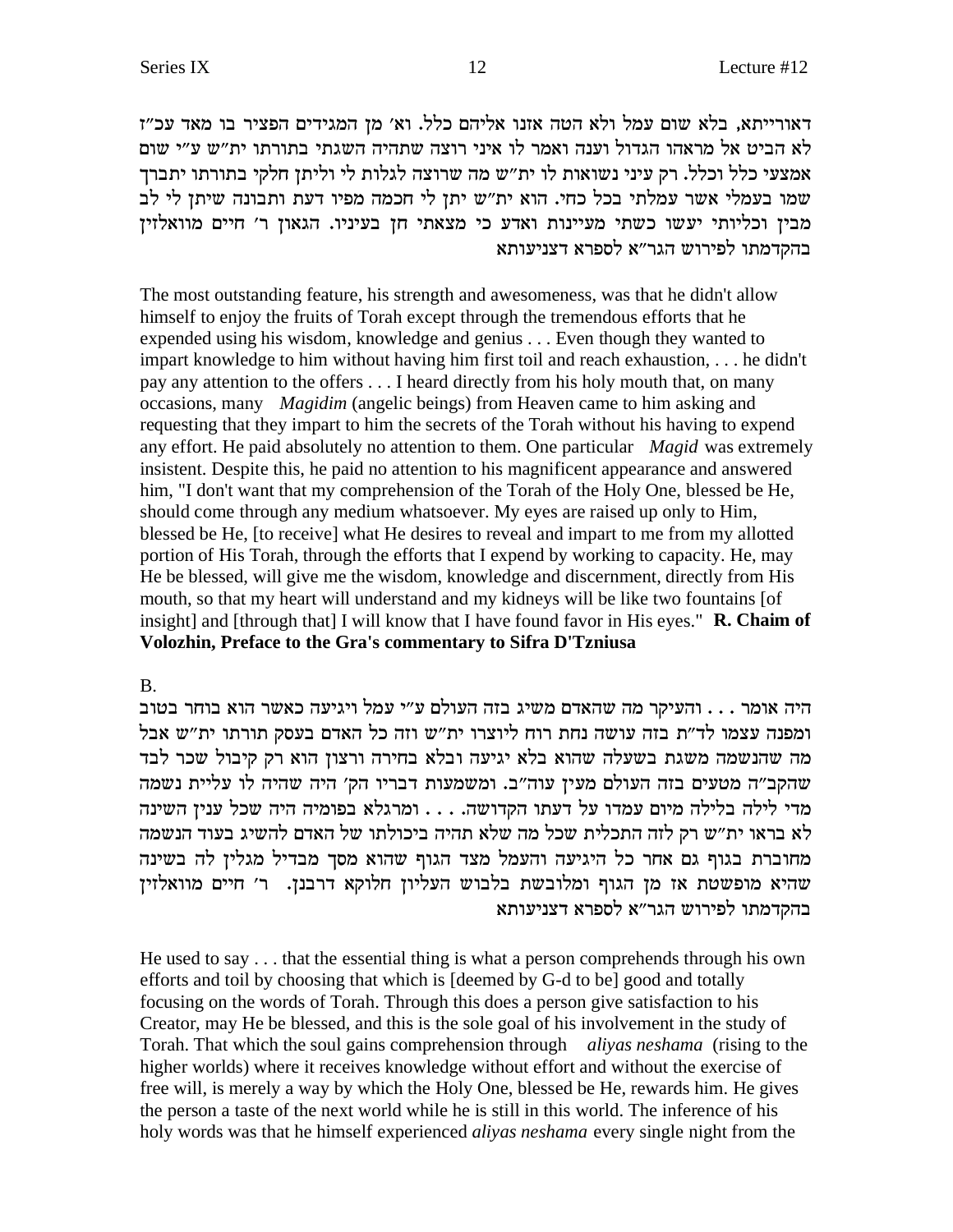time he reached spiritual maturity.... He used to often say that Hashem created the whole concept of sleep only in order to [facilitate *alivas neshama* and] allow a person to comprehend that which is beyond his capacity, despite his best efforts, due to the fact that he is connected to his body which serves as a barrier. While he is asleep and is apart from his body, he is clothed in a higher [spiritual] garment, *chaluka d'rabbanan*. **R. Chaim of** Volozhin, Preface to the Gra's commentary to Sifra D'Tzniusa

 $C_{\cdot}$ 

מה שידע הבעש״ט היה על ידי שאלות חלום בלילה, והגר״א ז״ל היו לו עליות נשמה בלא שום יחודים רק בטבע. ס׳ כל הכתוב לחיים הליכות הגר״א אות א׳

The knowledge that the Baal Shem Tov received was through a shailas chalom (contacting the spiritual world through special efforts and receiving responses while in a dream state) at night. The Gra, z"l, would have aliyas neshama without any yichudim (special concentration with the use of Divine names). It would come naturally. **R. Chaim** of Volozhin, Kol HaKosuv L'Chaim, Halichas HaGra 1

 $D_{\perp}$ 

לתורה צריך שני דברים . . . לדרוש ולחקור אותה ביגיעה וטורח ולבקש מהקב"ה  $(1)$ שיעזור לו. פירוש הגר"א למשלי א:כח

The study of Torah demands two things: 1) To research and investigate it with supreme effort and 2) to ask of the Holy One, blessed be He, to help him. Gra, Commentary to Mishlei 1:28

״שימו לבבכם לכל הדברים אשר אנכי מעיד בכם״ (דברים לב:מו) צוום שיבינו  $(2)$ בעצמם עוד עד מקום שידם מגעת לכל הדברים שלא הניח אפילו תיבה אחת מלעמול ולעסוק בה. ס׳ אדרת אליהו להגר״א

"Set your hearts unto all of the words which I testify among you" (Deut. 32:46) He commanded them that they should try to understand on their own, to the furthest extent of their ability, all of the words [of the Torah], so that even one word should not be passed over without being the subject of toil and concentration. Gra, Aderes Eliyahu Ibid.

VII. The Gaon, the Master of the Entire Torah

 $A<sub>1</sub>$ 

ולא הניח לדבר קטן ודבר גדול תלמוד בבלי וירושלמי ומכילתא וספרא וספרי  $(1)$ ותוספתות וכל המדרשים והזוהר הקדוש והתיקונים מעשה בראשית ומעשה מרכבה והס"י וכל דברי קודשם של המקובלים הראשונים וכתבי האריז"ל. על כולם יגע יגעיות רבות ונוראות לא ישוער לפלס דבריהם ולהעמיק בהם עמקות נוראה, ולהגיה אורות מאופל השיבושים עד אשר האיר נתיבות בדבריהם הקדושים כולם ברורים ומחוורים תורת אמת בפיהו לאמיתה של תורה וכל משנתו היתה סדורה לו ערוכה ושמורה. - הגאון ר׳ חיים מוואלזין בהקדמה לפירוש הגר"א לספרא דצניעותא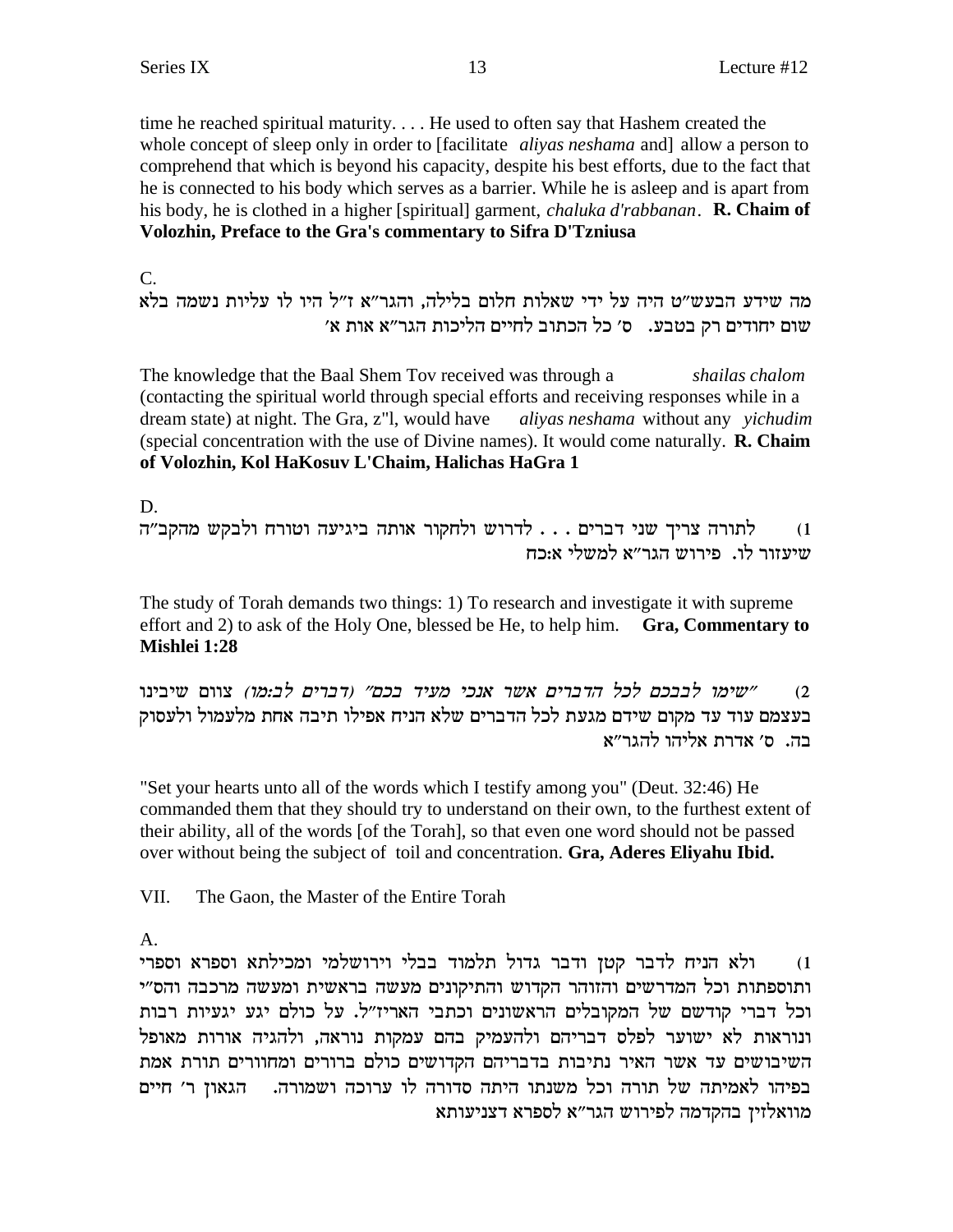There was nothing of Torah, big or small, in which he did not gain expertise: Talmud Bavli, Talmud Yerushalmi, Mechilta, Sifra, Sifri, Toseftos, all the Midrashim, the Zohar HaKodosh, the Tikunim, Maaseh B'raishis, Maaseh Merkaveh, Sefer Yetzira, and all of the works of the early Kabbalists as well as the writings of the Arizal. He toiled incredibly hard in an awesome and extraordinary way to measure their words, to plumb their incredible depths, and to shed light and correct the scribal errors that had crept into the texts until he had lightened up [new] paths in their holy words. [All these corrections] were all clear and pure. The Torah of truth was in his mouth, according to the true version of the Torah, and all his studies were carefully arranged, ordered and well kept. R. Chaim of Volozhin, Preface to the Gra's commentary to Sifra D'Tzniusa

כל התורה היה ערוך לפניו כשולחן ערוך עד שאם היו שואלין אותו איזה דבר היה  $(2)$ עונה תוך כדי דיבור. מי לנו תלמיד חכם ממנו. ר אברהם דאנציג, בעל חיי אדם ,מהספדו עליו

The entire Torah was arranged before him like a set table to such an extent that, if they would ask anything, he would answer them instantaneously. R. Avraham Danzig, author of the Chayeh Adam, in his eulogy for the Gaon

### **B.**

הוא ניהו גאון האמיתי אשר כל הששים מסכתות היו סדורים לו בעל פה וכל התורה  $(1)$ כולה היתה ברורה לו כשמלה. ר' מנחם מענדל משקלאוו בהקדמתו לביאור הגר"א על אבות

He was the true Gaon, a person who had completely mastered all sixty tractates verbatim. The entire Torah was clear to him like a [spread out] garment. **R. Menachem Mendel of** Shklov, Preface to the Gra's commentary to Avos

נתקיים בנו מקרא שכתוב "ושברתי את גאון עזכם" דבר שאתם מגאים בו, והוא היה  $(2)$ גאון ישראל וקדושיו שהכל היו אומרים אשריכם שגאון זה בתוך קהלתכם. רמז לשם גאון הוא "ג" מרמז על תנ"ך, "א" הוא לימוד אלקות, "ו" על ש"ס, "ז" על נ' שערי בינה. רבינו הקדוש היה גאון ישראל שהיה בקי בכל תנ"ך, בלימוד אלקות, בש"ס, בחכמת הקבלה . . . הספדו של בעל חיי אדם על הגר"א הנדפס בצוואת בעל "כנסת יחזקאל" וילנא תרל"א הובא "הגאון" בס'

The verse, "And I will shatter the pride (Gaon) of your strength" (Deut. 26:19), referring to that with which you pride yourselves, has been here fulfilled. He was the pride (Gaon) of Israel and its sanctity, for they used to tell us how fortunate we are to have the Gaon in our community. The very name "Gaon" hints [at his greatness]. The "gimel" of Gaon hints at the three (gimel) sections of Tanach (the Hebrew Bible). The "aleph" refers to the study of spirituality (the word "elokus" or spirituality begins with an "aleph"). "Vov" refers to the six ("vov") orders of the Talmud. "Nun" refers to the fifty ("nun") gates of understanding. Our holy master was the Gaon of Israel as he was an expert in Tanach, the study of "elokus", the Talmud, and the wisdom of Kabbalah (the gates of understanding). ... R. Avraham Danzig, author of the Chayeh Adam, in his eulogy for the Gaon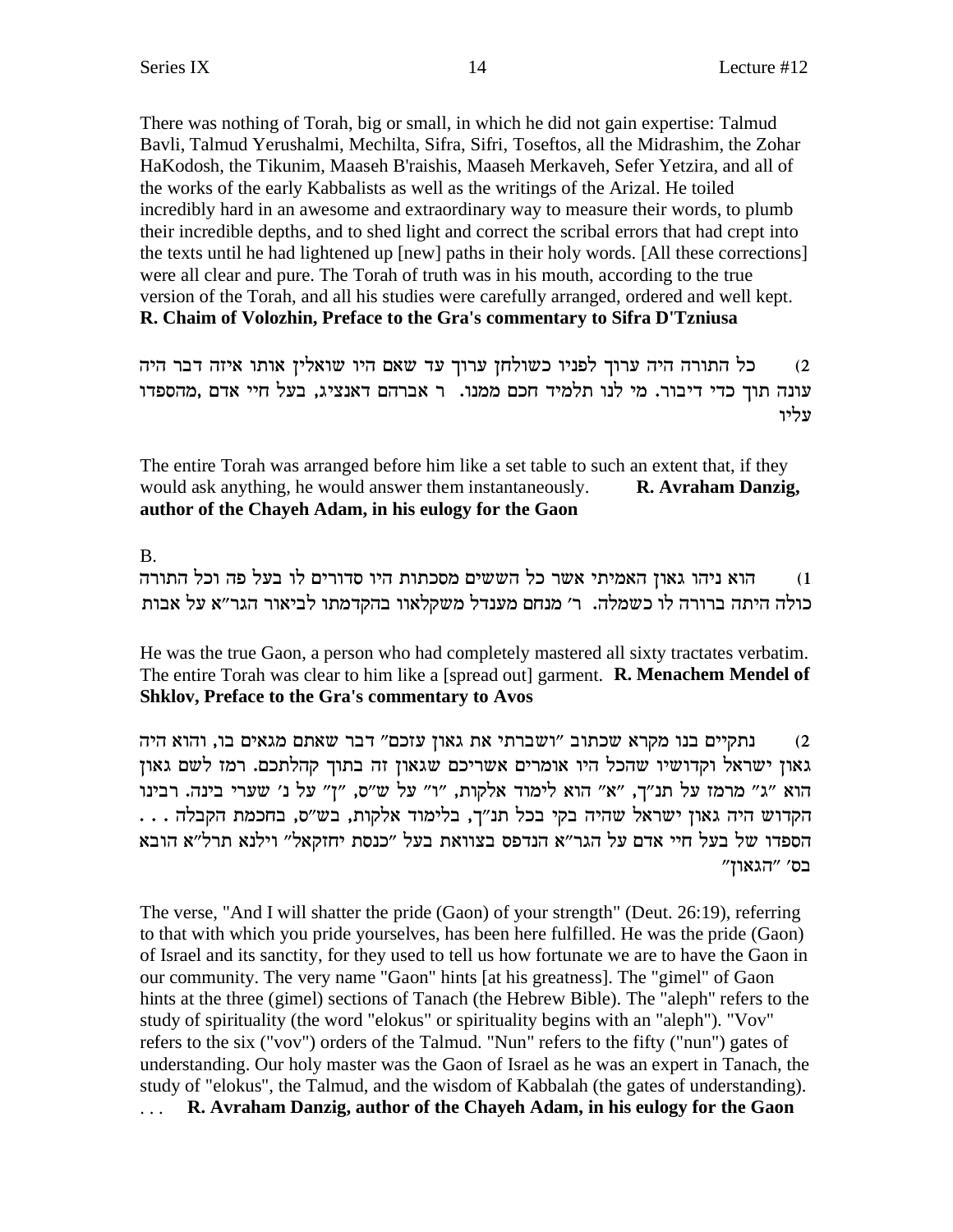$\mathcal{C}$ . ולא יכולתי להתאפק מלהודיע סיפור אמיתי נפלא אשר שמעתי מפה קדוש תלמיד מובהק .<br>של רבינו הקדוש רב חביבי נוח נפש צדיק הרב הה"ג החסיד המקובל הגדול המפו' בעולם כבוד מו"ה מנחם מענדיל זלל"ה מעה"ק ירושלם ת"ו בעהמ"ח עשרה ספרים קדושים בנסתרות והמה בכתובים והי' בעת שימש לפני רבינו הגאון נ"ע בהיותו בק"ק סערהייא בשעה שסיים פירושו על שיר השירים שקיבל ממנו והוה בדיחא דעתי' ושמח בשמחת תורתו הק׳. ויקרא למחותנו הגאון הרב דסערהייא ז״ל, ולבנו הגדול הרב המפו׳ מוהרי״ל ז"ל. וצוה לסגור חדרו. והחלונות סוגרו ביום והדליקו נרות הרבה וכאשר סיים פירושו נשא עיניו למרום בדבקות עצומה בברכה והודאה לשמו הגדול ית"ש שזיכהו להשגת אור כל התורה בפנימיותיה וחוצותיה. כה אמר כל החכמות נצרכים לתורתינו הק׳ וכלולים בה וידעם כולם לתכליתם והזכירם חכמת אלגעברע ומשולשים והנדסה וחכמת מוסיקא ושיבחה הרבה הוא הי' אומר אז כי רוב טעמי תורה וסודות שירי הלוים וסודות תיקוני הזוהר א"א לידע בלעדה ועל ידה יכולים ב״א למות בכלות נפשם מנעימותי׳ ויכולים להחיות המתים בסודותה הגנוזים בתורה הוא אמר כמה ניגונים וכמה מדות הביא מרע"ה מהר סיני והשאר מורכבים וביאר איכות כל החכמות ואמר שהשיגם לתכליתם רק חכמת הרפואה ידע חכמת הניתוח והשייך אליה אך מעשה הסמים ומלאכתן למעשה רצה ללמדם מרופאי הזמן וגזר עליו אביו הצדיק שלא ילמדנה כדי שלא יבטל מתורתו כשיצטרך ללכת להציל נפשות כשידע לגמרה וכן חכמת הכישוף אשר ידעוה הסנהדרין והתנאים והזהירו שצריך ללמדה כמוזכר בש"ס על ר"א ור"י בנטיעת קישואין ועקירתן וידעה רק היה חסר לו מעשה העשבין וכל גמר מעשי' מפני שהם ביד הגוים הכפרים לא היה יכול ללמוד גמר מעשי׳ מרוב מפנקותי׳ ועל חכמת פילוסופיא אמר שלמדה לתכליתה. ולא הוציא ממנה רק שני דברים טובים והם שבעים כחות שבאדם כמו שכתוב בפי' רבינו על ישעי' ע"פ ויצא חטר מגזע ישי וגומר ועוד דבר א' והשאר צריך להשליכה החוצה. אח"כ אמר כי ב"ה כל התורה כולה שניתנה בסיני ידעה לתכליתה וכל הנביאים וכתובים והמשניות ותשבע"פ היאך גנוזים בה ולא נשאר לו שום ספק באיזה הלכה וסוגי׳ בכל התורה לעת זקנותו וידע כל תושבע״פ וכל הפוסקים עד האחרונים שעל הש"ע ובררם והגיה אורות מאופל השיבושים ועשאן כסולת נקיי' מהפסולת ובנסתרות כל אשר יש בידינו הזוהרים ות"ז וס"י וכתבי האר"י ז"ל והפרד"ס גמרם וידעם לתכליתם בניקיון מן פסולת השיבושים רבים שעלו בם קמשונים והגיהם בראיות ברורות כשמש רק שני דברים חמורים בסתרי תורה שבזוהר היו מוקשי׳ אצלו ואמר לפניו איה מקומם ואלו הוה ידע מי שיודעם היה הולך ברגליו אליו וממתין בזה על משיח צדקינו ובזה סיים. כי ידוע שיש תר"ך עמודי אור לא נתגלה שמותם ומקומותם והשיג שמות של כאו"א ואיה מקומם בתורה שבכתב וזה לא יש בעולם עדיין ולא גילה לשום אדם וגם לא כתבם בשום ספר. והגאון דסערהייא הנז' בכה לפניו שיניח רושם סתום בכתב כדי שישאר בעולם ולא אבה ואמר שזה אצלו גנוז על דרשה ראשונה לעלמא דאתי והזהירם בל יגלו כל זה אך אחרי עלייתו למרום סיפר לי תלמידו הרב הנז' ולמען ידעו גדולת תורתו ולא ישתכח כתבתיה פה. הקדמה לס׳ פאת השולחן מהגאון ר׳ ישראל משקלאוו

I cannot restrain myself from relating a true and amazing story which I heard from a holy source, a distinguished disciple of our holy master, [the Gaon of Vilna], my great dear friend, the deceased *tzaddik* (righteous person), the prestigious Torah scholar, the pious and world renown Kabbalist, R. Menachem Mendel, of blessed memory, from the holy city of Jerusalem, the author of ten holy works on Kabbalah which are still in manuscript.

15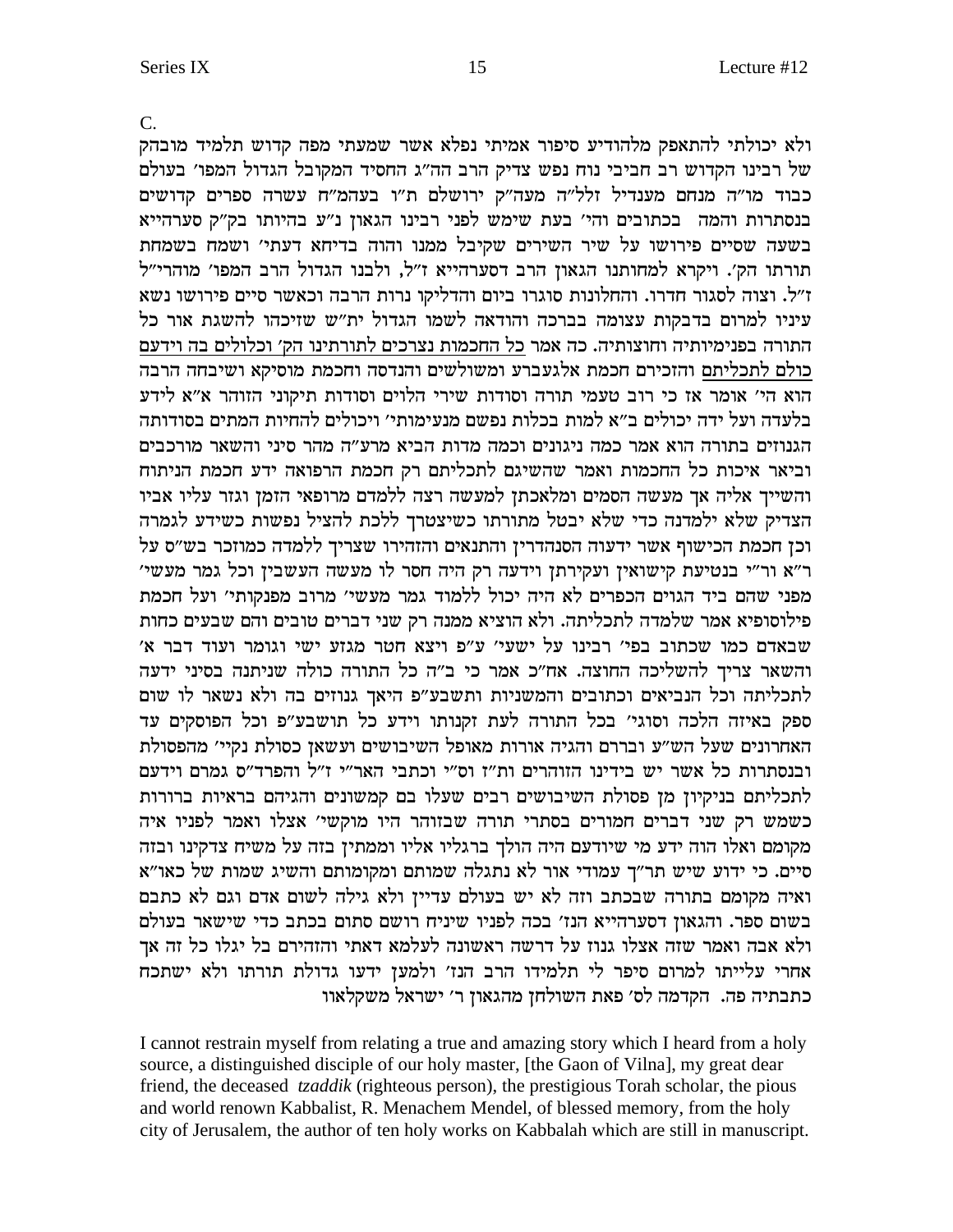This incident occurred while he was attending our master, the Gaon, of blessed memory, who was then residing in the city of Serhaya. This was at the time that he was finishing his commentary to Shir HaShirim, which had been dictated to [R. Mendel] by the Gaon. The Gaon was very elated and rejoiced in the [true] joy of His holy Torah. He called his *michutan* (his son's father-in-law), the great Torah scholar, the Rav of Serhaya, of blessed memory, and to his great son, the famous Moharil, z"l. The Gaon directed them to lock the door to his room, the shutters were then closed and they lit many candles. When he had completed [writing down the last words of] his commentary, [the Gaon] lifted up his eyes to Heaven and with tremendous *divaikus* (spiritual fervor) he blessed and thanked His great Name, may it be blessed, for having given him the merit of comprehending the light of the entire Torah, the esoteric and non esoteric. He stated that all of the branches of knowledge are necessary to understand our holy Torah and are included in it and that he knew them thoroughly. He enumerated the science of algebra, trigonometry, geometry or engineering, and music. He had particular praise for the science of music and said that the bulk of the reasoning of the Torah, the secrets of the songs of the Levites, and the secrets of the Tikunei HaZohar are impossible to comprehend without it. Because of its sweetness, people could literally die as their souls leave their bodies [to embrace the spiritual world]. Through its secrets, which are embedded and hidden in the Torah, they could revive the dead. He said that Moshe brought down many melodies and many *midos* (meters) from Mount Sinai. The others are combinations. He (the Gaon) explained the nature of the various sciences and said that he thoroughly understood them in their totality. Regarding medicine, however, he stated that he knew anatomy and all that is related to it but he did not gain expertise in practical pharmacology because his saintly father of blessed memory forbade him to study under physicians to gain the requisite knowledge. He had argued that if he possessed such medical expertise, he would be duty bound to attend to the needs of critical patients and it would take him away from his Torah studies. Similarly, regarding sorcery, in which the Sanhedrin and the *tanaim* had gained expertise and had mandated that it should be studied, as it is mentioned in the Talmud regarding Rabbi Eliezer and Rabbi Yehoshua and the planting and uprooting of cucumbers (Sanhedrin 68a), the Gaon was knowledgeable. He was only lacking in the knowledge of the practical preparation of herbal potions, as it was in the hands of Gentiles who lived in the villages, and, because of his personal sensitivity, he couldn't bear to study under them. Regarding the study of philosophy, he said that he had gained total expertise but he was only able to extract two things of value. This refers to the seven *kochos* (facets or strengths) of man, as is stated in the Gaon's commentary to Yeshaya (Isaiah 11:1) on the verse, "And there shall come a rod out of the stem of Yishai etc" and to one other idea. The rest should be discarded. Afterwards, he said that he knew, blessed be Hashem, the entire Torah, just as it was given at Sinai, and he completely knows where all of the teachings of the Prophets and Holy Writings, Mishna and the rest of the Oral Law are embedded and hidden in its words. After reaching old age, he has absolutely no remaining doubts concerning any *halacha* (law) or Torah subject. He knows the entire Oral Law and all of the *Poskim* (legal authorities) including the *Achronim* (later authorities) on the Shulchan Aruch. He clarified them and created light out of darkness and removed their [typographical or scribal] errors and removed the impurities and [metaphorically] converted them into fine flour. Regarding Kabbalah, he had total expertise in all the literature that is available to us, the Zoharic writings, the Tikunei Zohar, Sefer Yetzira, the writings of the Arizal, and the *Pardes,* and had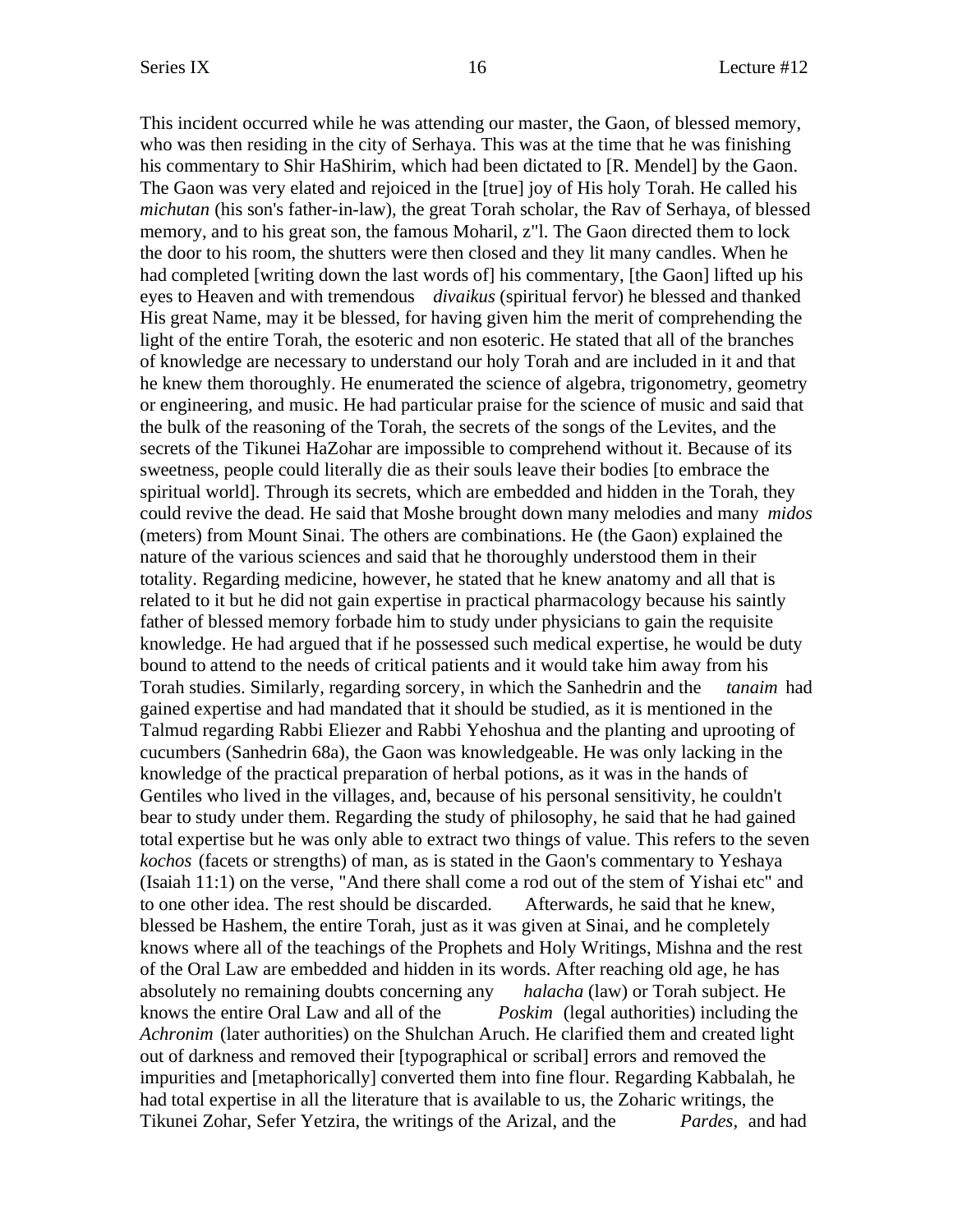removed any impurities and corrected the many errors that had crept in. He corrected the text after bringing compelling proofs, clear and powerful as the sun. There were only two remaining difficulties of the Cabalistic teachings of the Zohar for which he had no resolution and he told him where they were. He stated that if he knew the identity of a person who did have this knowledge, he would walk by foot to go to him. He was waiting for Moshiach to reveal these things. He ended on the following note: It is well known that there are six hundred and twenty pillars of light. Neither their names nor places have been revealed. He attained comprehension of their names and their places in the Written Torah. This had not as yet been revealed to any man nor is it written in any *sefer* (work). The aformentioned distinguished Rav of Serhaya cried before him that he should leave some hint in writing for posterity but he refused. He said that he is keeping it hidden and saving it for his first *drasha* (lecture) in the World to Come. [The Gaon then] warned the assembled not to reveal any of this. After he ascended to the higher realm, however, his disciple, the aforementioned Rabbi, [R. Mendel,] related this to me. So that the [future generations] should know of the magnitude of the Torah knowledge [of the Gaon] and so that it should not be forgotten, I wrote it down here. **R. Yisrael of Shklov, Preface to Paas HaShulchan**

VIII. The *Chasid* of Vilna

A.

הקדיש נפשו ולבו אל ד' מנעוריו . . . ונתן את נפשו לקיים כל דקדוקי מאמרי חז"ל גם מה שלא הובא ב"שלחן ערוך" . . . שכולם באו בתכלית החריצות והשלימות. הקדמה לביאור הגר"א לשולחז ערוך א"ח מאת בניו ר' אברהם ור' ליב

From his early youth, he dedicated his soul and heart to Hashem. . . . With supreme sacrifice, he fulfilled all of the minutiae of the statements of *Chazal* (our Sages of blessed memory), even those not quoted in the Shulchan Aruch. . . . Everything was done with enormous diligence and perfection. **R. Avraham and R. Leib, the sons of the Gaon of Vilna. Preface to the Gaon's commentary to Shulchan Aruch Orach Chaim**

# B.

הפלגת שקידתו על דבריהם הקדושים לעשות ולקיים בזריזות נפלאה וקדושה יתירה, כל החומרות ומילי דחסידותא הנזכרים בדבריהם הקדושים בכל פרטיהם ודקדוקיהם וכוונותיהם  $\overline{\phantom{a}}$ אין להעריך. הגאון ר' חיים מוואלזין, הקדמתו לפי' הגר"א לספרא דצניעותא

There is no way to describe and compare his tremendous diligence in the performance of Rabbinically mandated ordinances which he would fulfill with amazing alacrity and overwhelming sanctity with all of the stringencies, and piety mentioned in their holy works and in all their particulars, minutiae, and *kavanos* (intentions). **R. Chaim of Volozhin, Preface to the Gra's commentary to Sifra D'Tzniusa**

C.

בנסיעתו לארץ ישראל נתנו לו כמה גבירים מעות על הוצאותיו, וכשחזר מדרכו . . . אחר כך החזיר לכל אחד ואחד מעותיו. הקדמה לס׳ פאת השולחן מהגאון ר׳ ישראל משקלאוו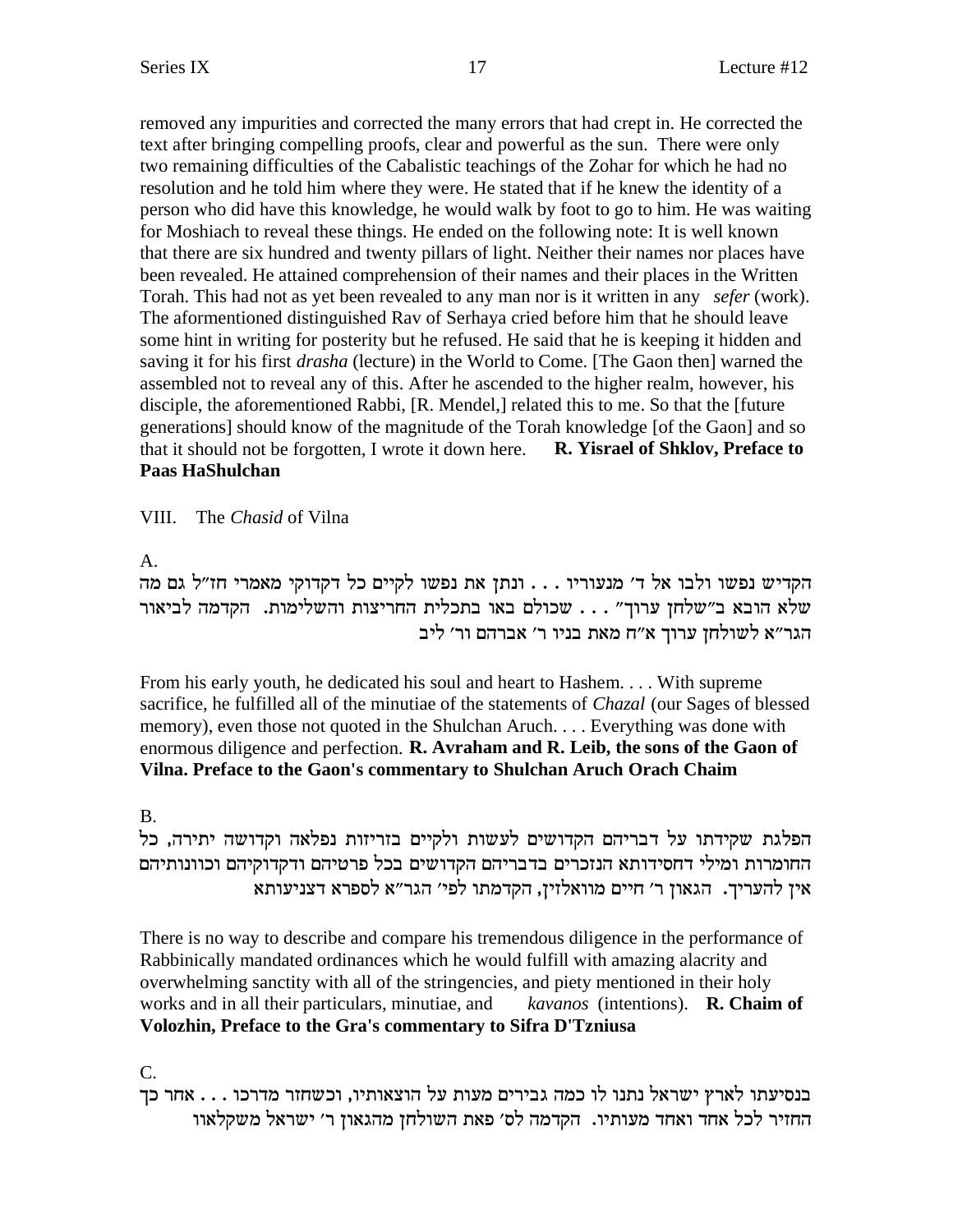When he embarked on his trip to Eretz Yisral, many men of wealth gave him money for his expenses. When he returned . . . he returned the money to each and every one of them. R. Yisrael of Shklov, Preface to Paas HaShulchan

 $D_{\alpha}$ 

ראיתי שקנה בכור היינו בהמה כשהיא מבכרת ונתן בעצמו הבכור לכהן וברך שהחיינו. וגם שחט עגל ונתן זרוע ולחיים עם הלשון והקיבה לכהן ובירך גם כן שהחיינו. מעשה רב אות ק״ב−ק״ג

I saw him purchasing a *b'chor*, a first born animal, and he himself gave the *b'chor* to the kohen and he made the blessing, shehechianu. He also slaughtered a calf and gave the foreleg, the jaw together with the tongue, and the stomach to the *kohen* and made the blessing, shehechianu. Sefer Maaseh Rav 102-103

## $E_{\rm c}$

אדמו"ר ז"ל כשהיה בבית האסורים, בעו"ה בחג הסוכות [שנת תק"ז], התאמץ בכל כחו ורץ ממקום למקום והחזיק בריסי עיניו, ועשה כל התחבולות, כדי שלא לישן חוץ לסוכה אפילו שינת עראי עד שהושיבו אותו בסוכה. ס' תוספת מעשה רב ס' סב הובא בס' "גאון" 189

When our master, z"l, was in prison, Sukkos [5550 - 1789], he mustered all of his strength and ran from place to place and took hold of his eyelids and used all kinds of strategies to avoid sleeping outside the Sukkah, even for a short time, until they finally put him into a Sukkah. Sefer Tosefes Maaseh Rav

#### $IX.$ Divine Inspiration

 $\mathbf{A}$ .

וכן אמר לי חד מתלמידיו ששמע כן מפורש יוצא מפיו הק׳. והתבונן נפלאות מאחת מהנה. שפעם אחד ביום א׳ של פסח הוו יתבי גביה תרי תלמידי מתלמידיו החשובים. ומאשר היו יודעים זה דרכו בקדש בעולם הפלגת שמחתו וחדות ד׳ מעוזו אשר היה שש ושמח ביו״ט כמצוה עלינו בתורתו ית"ש אשר היה להפליא וכאשר ראו אז שאין שמחתו במילואו וטובו כ״כ כהרגלו. שאלו פיו הק׳ על זה ולא רצה להשיב. והפצירו בו מאד. לא יכול להתאפק אמר מוכרחני לגלות לכס מה שאין דרכי מעולם בזה לקיים מ"ש דאגה בלב איש ישיחנה לאחרים. כי בזו הלילה בא אלי אליהו (כמדומה בזכרוני שאמרו משמו שהיה אליהו ואפשר חד ממתיבתן עלאין) וגילה לי עניינים וחידושים נוראים אין חקר בשם י"ב על פ' עלו זה בנגב. ובעמדי בבקר מרוב הפלגת השמחה לא יכולתי להתאפק והרהרתי בהם קודם ברכת התורה. ונענשתי שתיכף נתעלמו ממני ואינם. (והוא לפי שיטתו הנקיה בש״ע א״ח שגם ההרהור בד"ת נאסר קודם בה"ת.) ונחמוהו וברכו לו השי"ת יחזיר לרבינו את אבידתו. ואחר זמן מה שאלו אחד מהם אם כבר הוחזרה לו אבידתו. והשיב ב״ה שנתגלו לי שנית. והמה כ״ב מאות וס׳ אופנים. וכאשר ידעתי מפני מה נתעלמו ממני כן אני יודע מפני מה נתגלו לי שנית. ואמר לו שבאופז אחד מהם אני יודע כחות כל הבריות וכל אבר מה עניינו. ועלית על כלנה שהיתה אצלו כטבע ממש שלא היה צריך לשום כוונות ויחודים על זה כלל. . . . אמנם מכל ענייניו הנוראים ומעשיו הנפלאים. גם מכל אשר מצאתי ראיתי בעיני בכתבי קדשו נ״ע כתוב יושר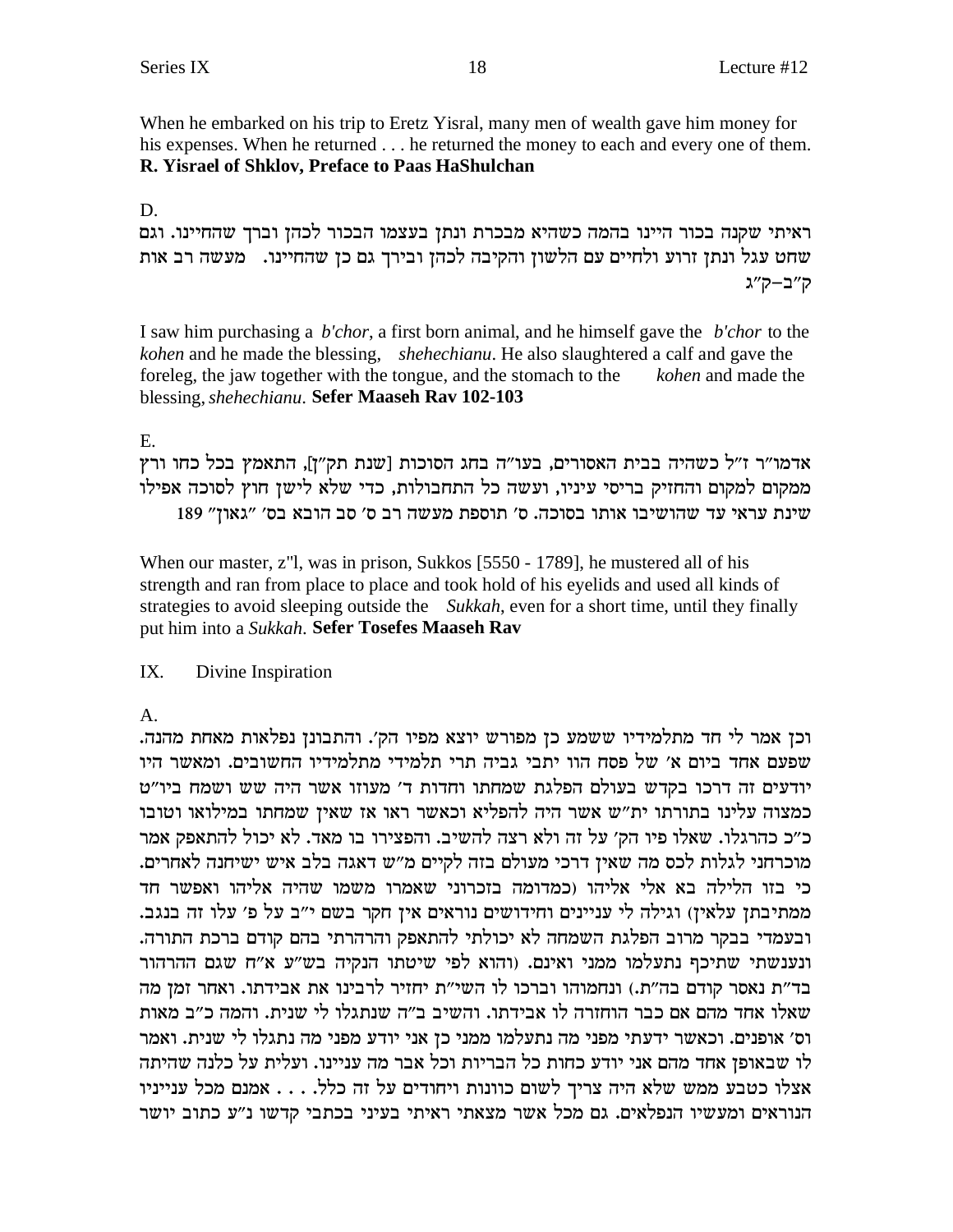רזין עלאין קדישין מה שגילה לו יעקב אבינו ע"ה ואליהו ז"ל. ושארי מקומות שכותב סתם שנתגלה לו. עדיין לא נתברר אצלי אם היו אלו הגילויים בהקיץ. ואולי היה בשינה ע"י עליית נשמה במתיבתין עילאין. אבל זה נתאמת אצלי שהיה לו בבירור עליית נשמה מדי לילה בלילה מיום עמדו על דעתו הקדושה כנ"ל. אמנם מענין גילויים בהקיץ לא ידעתי ממנו בבירור. כי היה כמוס וסתום מאד מלגלות. והמעט אשר זכיתי לשיחתו בסיפור ענין נפלא לפרקים רחוקים ע"י סיבוב דברים. הכן מענין א' נפלא אשר שמעתי מפיו הק' משמע שהיו לו גילויים גדולים נוראים גם בהקיץ. נאמן עלי אבא שבשמים ששמעתי מפיו הק׳ כי היה בווילנא איש חולם חלום. חלומות נוראים מבהילים כל שומעיו. כי היה מגיד לכל אדם מה שחו ומעשיו בחדרי משכבו. ונפלה אימתו על הבריות מאד והובא לפניו. ואמר לו, רבנו תרשוני לומר דבר אחד לפניכם. כי זה שבועיים ביום ה' ישבתם בזה המקום וחידשתם בפ' האזינו על אותן ואותן הפסוקים וישב אצלכם רשב"י מימין והאריז"ל משמאל. והיה רבינו מתפלא מאד מאין ידע ילוד אשה מזה. ואמר זכורני ששלחתי אז מקודם גם הגבאי שלי מביתי. ואמר לו רבינו נ״ע אמת שחדשתי אז עניינים נוראים. ומדי דברו זאת צהבו פניו מאד והמשמעות שהיו באמת עניינים נפלאים רזין עליוני עליונים שהיו ראוין לדורשן בפני רשב״י. אח״כ הציץ בפני החולם הנ״ל הבין והכיר שהוא בעל מרה שחורה ובעל מרה שחורה לפרקים חלומותיו צודקות ואמיתים. ועכ"ז צוה להגבאי לדוחפו ולגרשו. הגאון ר' חיים מוואלזין, הקדמתו לפי׳ הגר״א לספרא דצניעותא

The following was told to me by one of the Gaon's disciples who heard it directly from his holy mouth  $\ldots$  Once, on the first day of Passover, two of his distinguished disciples were sitting before him. Since they were well aware of his holy custom to be unusually elated and joyful on Yom Tov, ... they were taken aback that he did not display the same measure of happiness as was his custom. They asked him directly about this and he didn't want to answer them. They pressed him, however, very intensely. He couldn't restrain himself and told them, "You are forcing me to reveal a thing which I normally would not. It is only because I wish to fulfill the dictum, 'One should unburden your worries to others.' (See Prov. 12:25 and Yoma 75a) Last night Eliyahu (I believe it was Eliyahu whom they mentioned but it could have been another member of the Heavenly Academy) came to me and revealed subjects and novel ideas that were awesome beyond belief regarding the twelve letter name of Hashem as it pertains to the verse, "Go up on this path to the south of Israel" (Number 13:17). When I stood up in the morning, because of my unbounded joy, I couldn't restrain myself and I began to think of them before I made the benediction over the study of Torah. I was punished, for I immediately totally forgot it all." (This follows his own ... opinion in Shulchan Aruch Orach Chaim that even thinking in Torah is forbidden before making the benediction.) The disciples comforted him and blessed him that Hashem should return to him his loss. After some time, one of them asked him if it came back to him and he replied, "Thank G-d, it was revealed to me for a second time. It consisted of twenty two hundred and sixty different interpretations. Just as I know why it was hidden from me, so too, I know why it was returned." He told him, "Through one of the interpretations I know all of the functions (or powers) of each creature and each and every organ." What makes this even more unusual was that this came to him naturally without any special kavanos (concentration) or *yichudim* (special Kabbalistic formulas to connect to the Divine names). ... However, even though I was aware of his awesome and wondrous deeds, and I, myself, found written in his holy